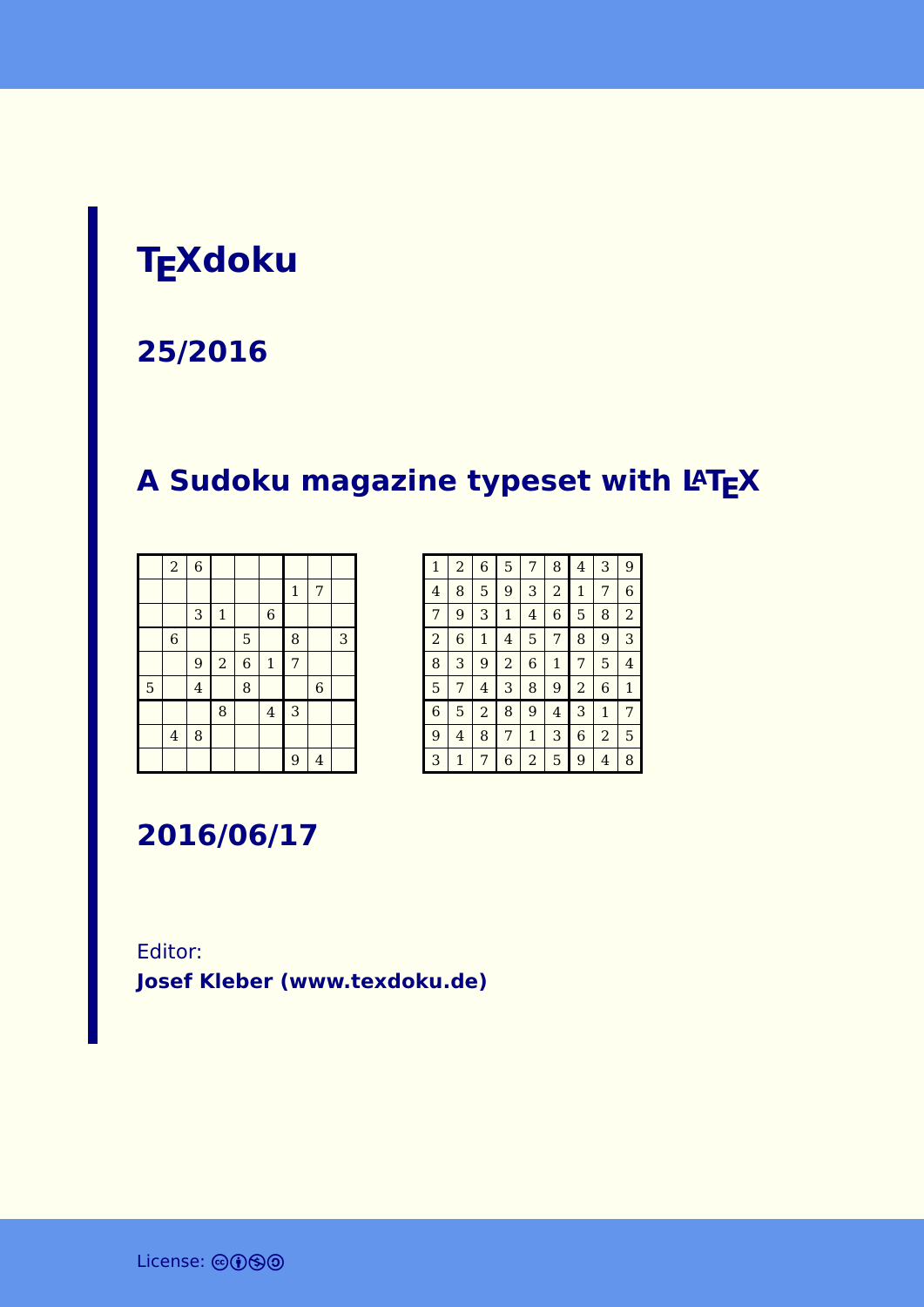|   |             |         |                         | 9          |       | $\boldsymbol{6}$ |   | 7              |
|---|-------------|---------|-------------------------|------------|-------|------------------|---|----------------|
|   |             |         |                         |            |       | $\overline{4}$   |   | 9              |
|   |             |         |                         |            |       |                  |   |                |
| 8 |             | $\bf 4$ |                         |            |       | 7                |   | $\overline{5}$ |
|   |             | 9       | 8                       |            |       |                  |   | 3              |
| 7 | $\mathbf 5$ |         |                         | $\sqrt{3}$ |       | $\mathbf{1}$     | 9 |                |
|   | $\,$ 6 $\,$ |         | $\overline{\mathbf{4}}$ |            |       |                  |   |                |
| 9 |             |         |                         | 7          | $1\,$ |                  |   |                |
|   |             | 5       |                         | 8          |       | 9                |   |                |



| $\overline{6}$ | $\overline{2}$ |                         | $\overline{7}$ |                |                |                         |              |                |
|----------------|----------------|-------------------------|----------------|----------------|----------------|-------------------------|--------------|----------------|
|                | $\mathbf{1}$   |                         |                |                | $\mathbf{3}$   | $\,$ 6 $\,$             |              | 5              |
|                | 3              |                         |                |                |                |                         | 9            |                |
|                |                |                         |                | 9              | $\sqrt{2}$     | $\overline{\mathbf{4}}$ |              |                |
|                |                |                         |                |                |                | $1\,$                   | $\sqrt{3}$   | $\overline{9}$ |
|                |                |                         |                |                |                |                         | 5            |                |
|                |                | $\overline{\mathbf{4}}$ |                | $\overline{2}$ | $\overline{6}$ |                         |              | 7              |
|                |                |                         | $\mathbf{3}$   |                | 9              |                         |              |                |
|                |                |                         |                |                |                | $\overline{2}$          | $\mathbf{1}$ |                |

| 9 | 5              | $\mathbf{1}$            |                |   |                |            | 7            |
|---|----------------|-------------------------|----------------|---|----------------|------------|--------------|
|   |                | 8                       | 7              |   | $\overline{4}$ |            |              |
|   |                |                         |                | 5 |                | $\sqrt{2}$ |              |
|   |                |                         |                |   |                |            |              |
|   | $\bf 4$        |                         |                |   | $\sqrt{2}$     | 8          | $\mathbf{1}$ |
| 7 |                |                         | 9              | 8 |                |            |              |
|   | $\overline{2}$ |                         | 8              |   |                |            |              |
| 8 |                | $\overline{\mathbf{4}}$ | $\mathbf 1$    |   |                |            |              |
|   |                | 7                       | $\overline{6}$ | 9 |                |            |              |

|                | $\boldsymbol{2}$ |                | $\bf 4$     |            |              |            | 8              |              |
|----------------|------------------|----------------|-------------|------------|--------------|------------|----------------|--------------|
|                |                  | 8              |             | 9          | $\sqrt{2}$   |            | 5              | $\mathbf{1}$ |
|                |                  |                |             | 5          |              |            | $\overline{a}$ |              |
| $\overline{4}$ |                  |                |             |            |              |            | $\mathbf{1}$   |              |
|                | $\,6$            |                |             |            |              |            |                |              |
|                | 5                |                | $\mathbf 1$ |            |              | $\,6\,$    | $\bf 4$        |              |
|                | 7                | $\mathbf 1$    |             | $\sqrt{2}$ |              |            |                |              |
|                |                  | $\overline{6}$ | 8           |            | 7            |            |                |              |
|                | $\overline{4}$   |                |             |            | $\mathbf{1}$ | $\sqrt{2}$ | 6              |              |

|                |            |             |                |                |             |              | $\overline{6}$ | $\boldsymbol{2}$ |
|----------------|------------|-------------|----------------|----------------|-------------|--------------|----------------|------------------|
|                | 5          | $\mathbf 1$ |                |                |             |              |                |                  |
| 8              |            | 3           | 7              |                |             |              |                |                  |
|                |            |             | $\overline{4}$ |                | 3           |              | 5              |                  |
| $\overline{5}$ | $\sqrt{2}$ | 7           |                |                |             |              |                | 3                |
|                |            | $\bf 4$     |                |                |             |              |                |                  |
|                |            |             |                | $\overline{4}$ |             |              |                | $\overline{6}$   |
|                | 7          |             |                |                | $\,$ 6 $\,$ |              | $\overline{2}$ |                  |
| 3              |            |             |                |                | 7           | $\mathbf{1}$ |                | 8                |

| 9              |   |   | $\overline{c}$ |                | 7          |   |   |                |
|----------------|---|---|----------------|----------------|------------|---|---|----------------|
|                |   |   | 5              |                |            |   |   |                |
| $\sqrt{2}$     | 8 |   | 3              | 6              |            | 7 |   |                |
| $\overline{7}$ |   |   | 9              |                |            |   |   |                |
|                |   |   | $\overline{6}$ | $\overline{4}$ | $\sqrt{2}$ |   |   |                |
|                |   |   |                |                | 3          |   |   |                |
| $\bf 4$        |   | 8 |                |                |            |   |   | $\overline{6}$ |
| 3              | 7 |   |                |                |            | 5 | 9 |                |
|                |   | 9 | 7              |                | 8          |   |   | 3              |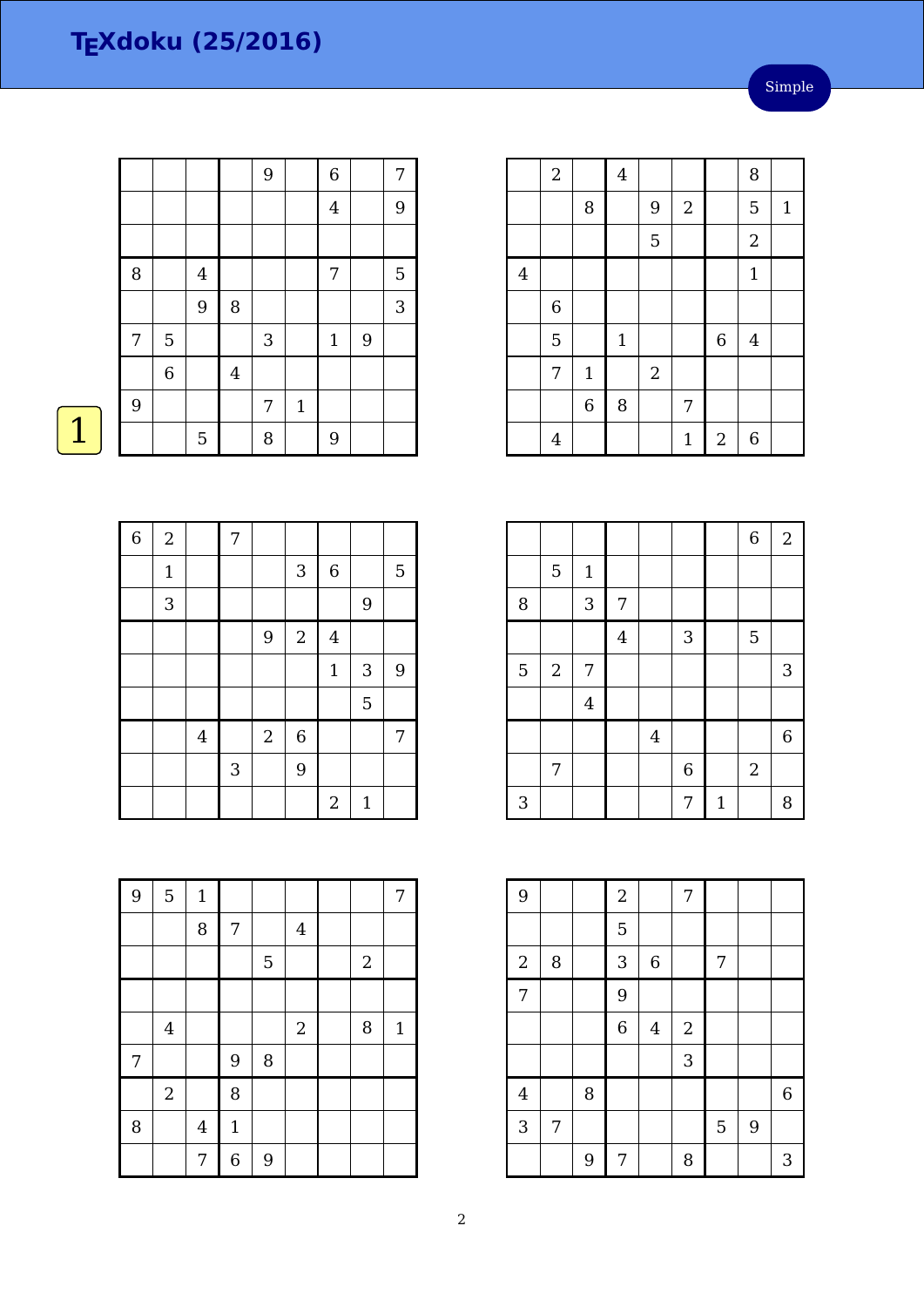| 9           |   | 7          |                |             | 5                |   |       |                  |
|-------------|---|------------|----------------|-------------|------------------|---|-------|------------------|
|             |   |            | $\overline{4}$ |             |                  |   | $1\,$ | $\boldsymbol{2}$ |
| $\bf 4$     |   |            | $\mathbf 1$    |             | $\boldsymbol{6}$ |   |       | $\overline{5}$   |
|             |   | 9          | 3              |             |                  |   | 7     |                  |
| $\sqrt{2}$  |   |            |                |             | $\overline{4}$   | 5 |       | $\,$ 6 $\,$      |
| $\mathbf 1$ |   |            |                | $\,$ 6 $\,$ |                  | 3 | 9     |                  |
|             | 5 |            |                |             |                  |   |       |                  |
|             |   |            | $\,$ 6 $\,$    |             | 7                |   |       |                  |
|             |   | $\sqrt{2}$ |                |             |                  |   |       |                  |



| $\overline{4}$ |                |             | $\overline{3}$   | 7                |                | 9          | $\,6\,$ |
|----------------|----------------|-------------|------------------|------------------|----------------|------------|---------|
| $\overline{6}$ |                |             |                  |                  |                |            |         |
| $\overline{7}$ |                | $1\,$       |                  | 9                |                | $\sqrt{2}$ |         |
|                | $\overline{2}$ | 7           | $\bf 4$          |                  |                |            |         |
| $\mathbf 1$    |                | $\,$ 6 $\,$ |                  | 8                | 3              |            |         |
|                |                |             | $\boldsymbol{6}$ |                  | $\mathbf 1$    |            |         |
|                |                |             |                  |                  |                |            | 3       |
| 9              |                |             |                  | $\boldsymbol{6}$ | 8              |            | 7       |
|                |                |             |                  |                  | $\overline{6}$ |            |         |

|             | 7 | 8           |              | 5                |                  |   |       | 9              |
|-------------|---|-------------|--------------|------------------|------------------|---|-------|----------------|
|             |   |             |              |                  | 3                |   |       | 8              |
| $\,$ 6 $\,$ |   | $\mathbf 1$ |              |                  | 8                |   |       |                |
|             | 5 |             |              | $\boldsymbol{6}$ | $\overline{c}$   | 8 |       | 7              |
|             | 6 |             |              |                  |                  |   | $1\,$ | $\sqrt{2}$     |
|             | 8 |             | $\mathbf{3}$ |                  | 5                |   |       |                |
|             |   |             |              |                  |                  | 7 | 9     |                |
|             | 9 |             |              |                  | $\boldsymbol{6}$ |   | 5     | 3              |
|             |   | 7           |              |                  |                  |   |       | $\overline{6}$ |

| $\overline{2}$ |             | $\overline{4}$ |                | $\mathbf{1}$     |            |         | 5                | $\overline{6}$ |
|----------------|-------------|----------------|----------------|------------------|------------|---------|------------------|----------------|
|                |             |                | 5              | $\boldsymbol{2}$ |            | $\bf 4$ |                  |                |
|                | $\,$ 6 $\,$ |                |                |                  |            |         | 8                | $\mathbf{1}$   |
|                |             | 3              |                |                  | 5          |         |                  |                |
| 9              |             | $\overline{c}$ |                | 3                | 8          |         |                  |                |
| $\mathbf 1$    |             | 6              |                |                  |            |         | $\boldsymbol{9}$ |                |
|                |             |                | $\overline{4}$ |                  | 9          |         |                  |                |
|                |             | 9              |                | 5                |            |         |                  |                |
|                | 8           |                | 6              |                  | $\sqrt{2}$ |         |                  |                |

| $\mathbf 1$    | 8              |             | 3 |                |                | $\sqrt{2}$ |                  |                |
|----------------|----------------|-------------|---|----------------|----------------|------------|------------------|----------------|
|                |                |             |   |                | $\overline{6}$ |            |                  |                |
|                |                |             |   |                | 5              |            | 7                |                |
| 6              | 3              | $\mathbf 1$ |   |                |                |            | $\overline{4}$   |                |
| $\overline{4}$ |                |             |   |                |                |            | $\boldsymbol{6}$ |                |
| $\sqrt{2}$     |                |             |   |                |                |            | $\mathbf{1}$     |                |
|                | $\overline{4}$ |             |   | $\sqrt{2}$     | 8              |            |                  | 3              |
|                |                | 7           |   | $\overline{6}$ |                |            |                  | $\overline{4}$ |
| 5              |                |             |   |                | 7              |            |                  |                |

|                |                |   |   | 9              | 5            |            | $\overline{4}$   |              |
|----------------|----------------|---|---|----------------|--------------|------------|------------------|--------------|
|                |                |   |   |                |              |            | $\mathbf 1$      | 6            |
|                | $\bf 4$        |   |   |                | $\mathbf{1}$ | $\sqrt{2}$ | 9                |              |
| 7              |                |   |   |                |              |            | $\boldsymbol{2}$ |              |
|                | $\sqrt{3}$     |   |   |                |              | 5          |                  |              |
| 9              | $\overline{2}$ |   |   | $\overline{4}$ |              |            |                  | $\mathbf{1}$ |
| $\mathbf{1}$   |                |   |   |                |              |            | 3                |              |
| $\overline{6}$ |                |   | 5 |                | 9            |            |                  |              |
| $\overline{4}$ |                | 7 |   | $\mathbf 1$    |              |            |                  |              |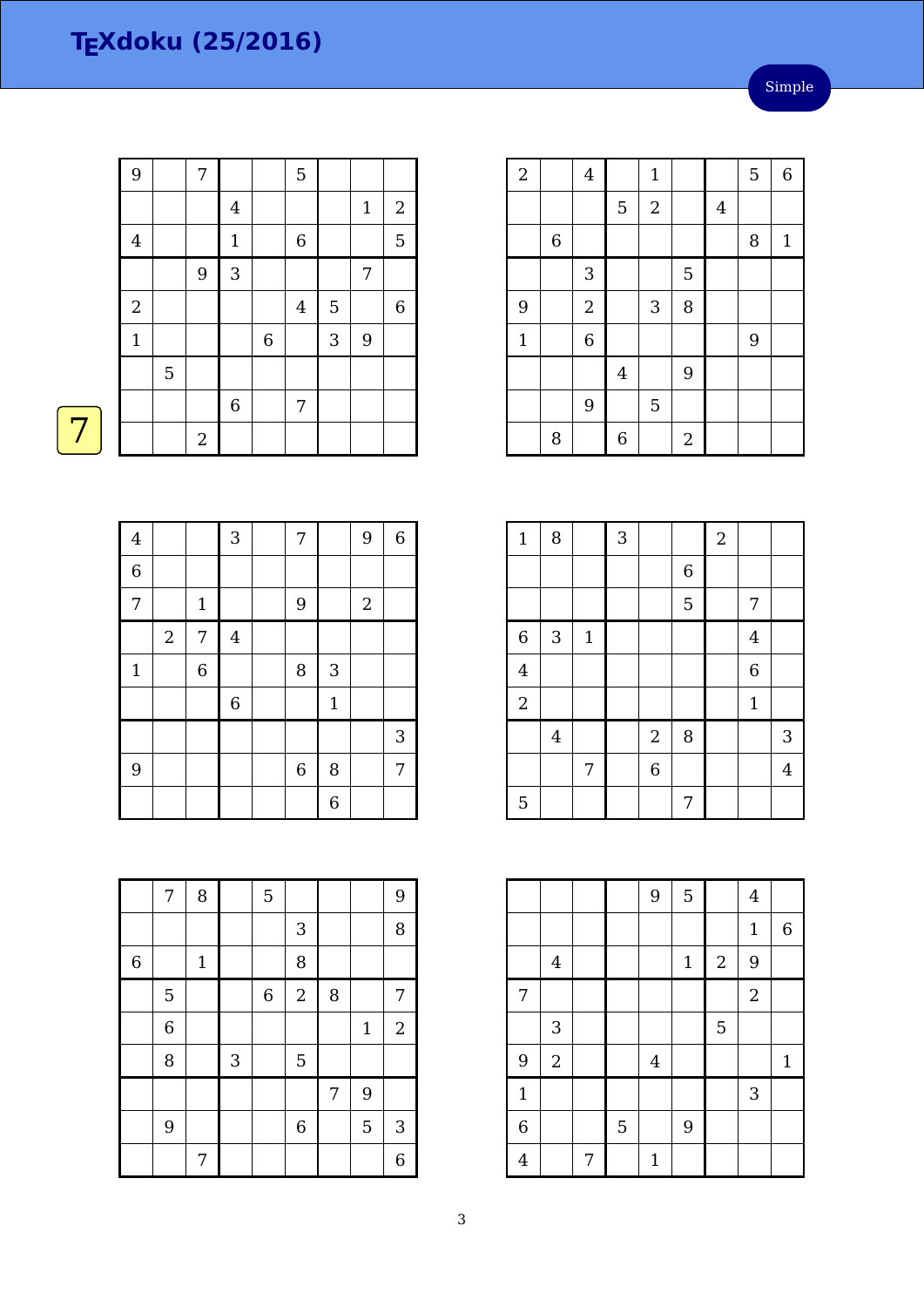Easy

|    |                |                |   | $\overline{4}$ |             |                |                |                |             |
|----|----------------|----------------|---|----------------|-------------|----------------|----------------|----------------|-------------|
|    |                | 5              | 7 |                |             |                |                |                |             |
|    | 8              |                |   |                |             | $\overline{9}$ |                |                |             |
|    | $\overline{2}$ | $\overline{4}$ |   |                |             |                | $\overline{5}$ |                |             |
|    |                |                |   |                |             |                |                |                | $\,$ 6 $\,$ |
|    |                | $9$            |   | $\,6$          |             |                |                | $\overline{4}$ | $\sqrt{3}$  |
|    |                |                |   | 3              |             | $\,$ 6 $\,$    |                | $\mathbf 5$    |             |
|    | 9              |                |   |                | 7           | 8              |                |                |             |
| 13 | 7              |                |   |                | $\mathbf 5$ | $\sqrt{2}$     | $\sqrt{3}$     |                | $\, 8$      |
|    |                |                |   |                |             |                |                |                |             |

|                | $\mathbf 5$    |                |             | $\mathbf{1}$ |                | $\bf 4$        |                | 9 |
|----------------|----------------|----------------|-------------|--------------|----------------|----------------|----------------|---|
|                |                |                |             |              |                |                | 8              |   |
|                | $\overline{4}$ | $\overline{9}$ | $\sqrt{2}$  |              |                | 7              | $\overline{6}$ |   |
|                |                | $\mathbf{1}$   |             | 9            |                | $\overline{6}$ |                |   |
|                |                | 8              |             | $\bf 4$      | $\overline{a}$ |                |                |   |
| $\overline{5}$ |                |                | $\mathbf 1$ |              | 7              |                |                | 8 |
|                |                |                |             | $\,$ 6 $\,$  | $\overline{4}$ |                |                |   |
|                | 7              |                | 8           |              |                |                |                |   |
|                |                |                |             |              | $\mathbf{1}$   |                |                | 5 |

|             | 8              | $\mathbf 1$    |                |                | $\overline{2}$ |   |        |  |
|-------------|----------------|----------------|----------------|----------------|----------------|---|--------|--|
| 7           |                | $\overline{2}$ |                |                |                | 3 |        |  |
|             |                |                | 5              | $\overline{7}$ | $\overline{4}$ |   |        |  |
|             |                |                | $\mathbf 1$    | $\overline{4}$ |                | 5 | $\, 8$ |  |
| 9           |                | $\overline{5}$ |                |                |                | 7 | 3      |  |
|             |                |                |                |                |                |   |        |  |
| $\mathbf 1$ |                |                | $\overline{4}$ | 9              |                |   |        |  |
|             | 3              |                |                | $\mathbf{1}$   | 5              |   |        |  |
| 8           | $\overline{2}$ | 9              |                | 3              |                |   |        |  |

|                |             |                |   | $\overline{a}$ | $\overline{7}$ |              |   |
|----------------|-------------|----------------|---|----------------|----------------|--------------|---|
|                |             | 8              |   |                |                | 9            |   |
|                |             |                |   |                |                |              | 5 |
| $\overline{2}$ | 8           | $\mathbf{1}$   |   |                |                | 3            |   |
|                | 9           | $\overline{c}$ |   |                |                |              |   |
| $\overline{4}$ | $\mathbf 1$ | 9              | 5 | 7              |                | $\sqrt{2}$   |   |
|                | 5           |                | 9 |                |                |              |   |
| 9              |             | 5              |   |                | $\bf 4$        | $\mathbf{1}$ |   |
|                | 7           |                |   | 3              |                |              |   |

|              |             | 5       | 7 | $\bf 4$ |   |                | 9                       | $\,$ 6 $\,$ |
|--------------|-------------|---------|---|---------|---|----------------|-------------------------|-------------|
| 8            |             | 3       |   |         |   |                | $\overline{\mathbf{4}}$ |             |
|              | $\,$ 6 $\,$ |         | 5 |         |   | $\mathbf{1}$   | 7                       |             |
| 5            |             |         |   |         |   | 7              | $\overline{6}$          |             |
|              |             | $\,6\,$ |   |         |   |                |                         |             |
|              | 9           |         |   |         |   |                |                         | 8           |
| 9            |             |         |   |         | 7 | 5              |                         |             |
| $\mathbf{1}$ |             |         |   | 3       |   |                |                         |             |
|              |             |         |   | 9       |   | $\overline{4}$ | 8                       |             |

|                |                  | $\mathbf{1}$ | $\mathbf{3}$ |                           |   | $\overline{6}$ |                |                |
|----------------|------------------|--------------|--------------|---------------------------|---|----------------|----------------|----------------|
| $\overline{2}$ |                  |              |              |                           | 7 |                | 3              | 8              |
|                |                  |              |              | $\bf 4$                   | 9 |                |                |                |
| 3              |                  | 9            |              |                           |   |                |                | $\overline{2}$ |
| $\overline{4}$ |                  | 7            | 9            | $\ensuremath{\mathsf{3}}$ |   |                |                | $\mathbf{1}$   |
|                | $\boldsymbol{6}$ |              | 8            |                           |   |                |                |                |
|                |                  |              |              | $\sqrt{2}$                |   |                |                |                |
| $\,6$          | 7                |              |              |                           |   |                | $\overline{4}$ |                |
| 9              |                  | $\sqrt{2}$   |              |                           |   |                |                |                |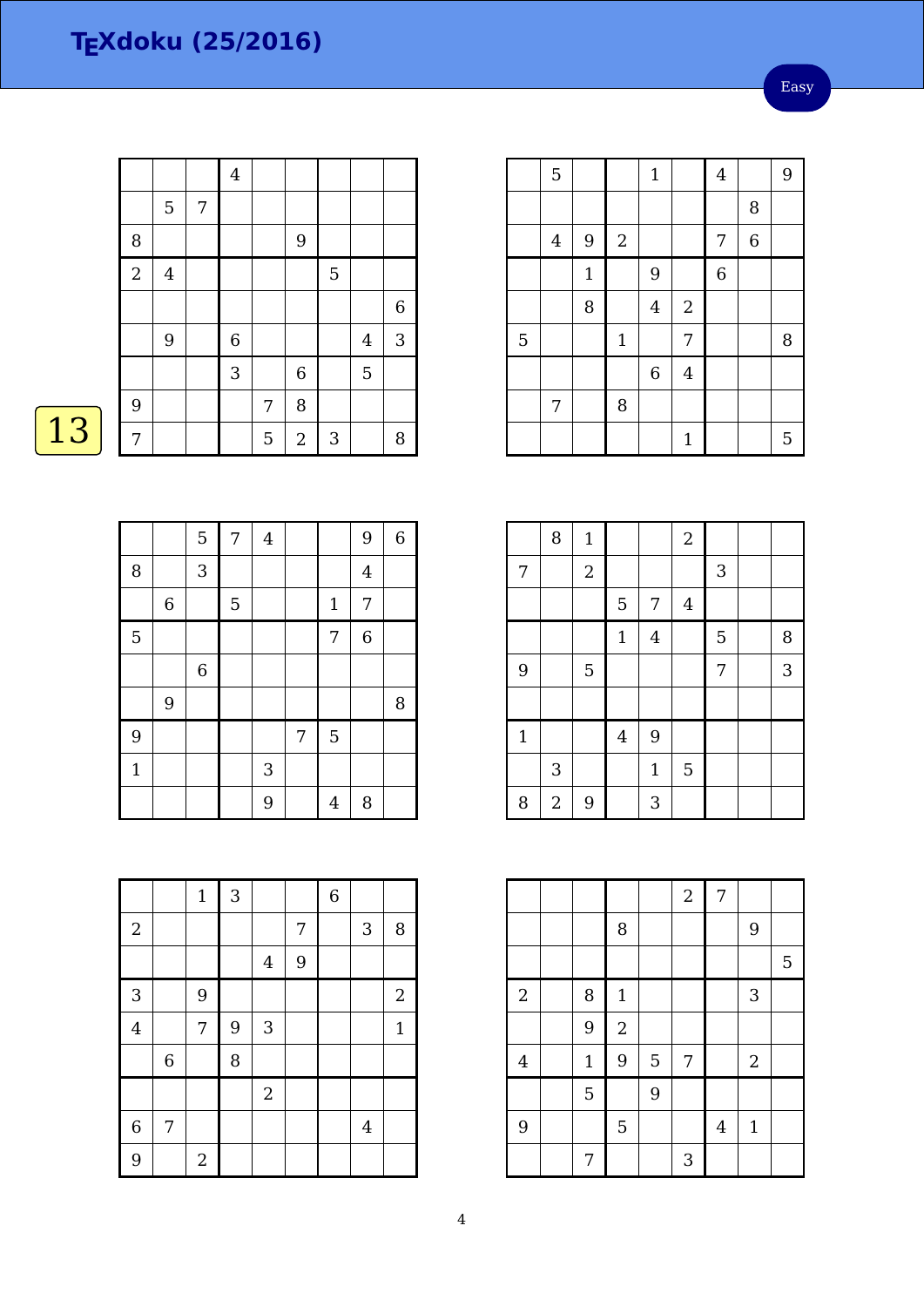Easy

|    | 8            |              |                           | 7              |             |                |                |                |                |
|----|--------------|--------------|---------------------------|----------------|-------------|----------------|----------------|----------------|----------------|
|    |              |              |                           |                |             |                |                |                | 5              |
|    |              | 7            |                           |                |             |                |                |                | $\sqrt{3}$     |
|    |              |              | $\sqrt{2}$                | $\overline{4}$ |             | $\overline{6}$ |                |                |                |
|    |              |              |                           |                | $\mathbf 1$ |                | $\overline{2}$ | $\overline{5}$ | 7              |
|    |              |              | $\ensuremath{\mathsf{3}}$ |                | 7           |                | $\, 8$         |                |                |
|    | $\mathbf{3}$ |              |                           | $\mathbf{1}$   |             |                |                | 7              | $\bf 4$        |
|    | 5            |              |                           | 8              |             |                | $\mathbf{1}$   |                | $\overline{2}$ |
| 19 |              | $\mathbf{1}$ | $\overline{4}$            | $\overline{2}$ |             |                | 6              |                |                |
|    |              |              |                           |                |             |                |                |                |                |

| 8              |                |                         |              | $\,6$          |                |                |         |              |
|----------------|----------------|-------------------------|--------------|----------------|----------------|----------------|---------|--------------|
|                |                |                         |              | $\sqrt{2}$     |                |                | 8       |              |
|                | $\,6\,$        |                         |              | 5              |                |                |         |              |
|                | 5              |                         |              | $\overline{4}$ | 8              |                |         |              |
|                | $\overline{2}$ |                         | 5            |                |                | $\overline{6}$ |         |              |
| 9              |                | $\overline{\mathbf{4}}$ |              |                | $\overline{6}$ |                |         | $\sqrt{2}$   |
| $\overline{5}$ |                |                         | 9            |                |                | 3              | $\,6\,$ | $\mathbf{1}$ |
|                |                |                         |              |                |                | $\overline{2}$ | 9       |              |
| 3              |                |                         | $\mathbf{1}$ |                |                |                |         | 8            |

|              | 3 |             | $\overline{6}$ |            | $\overline{5}$ | $\mathbf{1}$   |   | $\overline{2}$ |
|--------------|---|-------------|----------------|------------|----------------|----------------|---|----------------|
| $\mathbf{1}$ |   | 9           |                |            | 8              |                |   |                |
| 7            |   |             |                | $\sqrt{2}$ |                |                |   | $\sqrt{3}$     |
|              |   | 8           |                |            |                | $\overline{6}$ |   |                |
|              |   |             | $1\,$          |            | 3              |                |   |                |
|              |   | $\mathbf 5$ |                |            |                |                |   |                |
|              |   |             |                | 7          |                | $\overline{2}$ | 5 | 9              |
|              |   | 7           |                |            | $\overline{6}$ |                |   |                |
|              | 9 |             |                |            |                |                |   | 7              |

|                |   | 3              |                         | $\overline{6}$ |                         |             |                |                |
|----------------|---|----------------|-------------------------|----------------|-------------------------|-------------|----------------|----------------|
|                |   |                |                         |                |                         | $\,$ 6 $\,$ | 9              |                |
|                |   | 7              | $\overline{\mathbf{4}}$ |                |                         | $\mathbf 1$ | 3              | $\sqrt{2}$     |
|                |   | $\overline{6}$ |                         |                |                         |             | 8              |                |
|                |   | $\bf 4$        | $\sqrt{2}$              | 8              | 9                       |             |                |                |
|                |   |                |                         |                | $\overline{\mathbf{4}}$ |             |                |                |
|                | 9 |                | 7                       |                | 8                       |             | $\overline{2}$ | $\overline{4}$ |
| $\overline{4}$ |   |                |                         |                |                         |             | $\mathbf{1}$   |                |
|                |   |                |                         |                | $\mathbf{1}$            |             |                | 8              |

| $\overline{\mathbf{4}}$ | $\overline{7}$ | $\sqrt{3}$     |             |            |   |              | 5           |                |
|-------------------------|----------------|----------------|-------------|------------|---|--------------|-------------|----------------|
|                         |                |                |             | 9          |   |              |             |                |
|                         |                | $\overline{5}$ | 8           |            |   |              | $\mathbf 1$ |                |
|                         |                | 7              |             |            |   | $\mathbf{1}$ |             | $\overline{4}$ |
|                         |                |                | $\,$ 6 $\,$ | $\sqrt{3}$ |   |              |             |                |
| $1\,$                   |                | 8              |             |            |   |              |             |                |
|                         |                |                | 7           |            |   | $\bf 4$      | 8           |                |
|                         |                | $\overline{4}$ |             |            |   |              |             |                |
| 8                       |                |                | 9           |            | 6 |              |             | 3              |

| $\overline{c}$ | $\mathbf 1$    |   |                  | 5              | $\overline{6}$ |                  | $\overline{4}$ | 3              |
|----------------|----------------|---|------------------|----------------|----------------|------------------|----------------|----------------|
|                | $\overline{4}$ | 9 | $\sqrt{2}$       |                |                |                  |                |                |
|                |                |   |                  |                |                |                  |                |                |
|                |                |   |                  | $\overline{2}$ |                |                  | 5              |                |
| 3              |                |   |                  | 7              | 5              |                  |                | 9              |
| 9              |                | 7 | $\sqrt{3}$       |                |                | $\boldsymbol{6}$ |                | $\overline{4}$ |
|                |                |   |                  |                |                |                  |                |                |
| 7              | $\,6\,$        |   | $\boldsymbol{4}$ |                |                |                  |                |                |
|                |                |   |                  | $\overline{6}$ |                |                  | $\mathbf 1$    |                |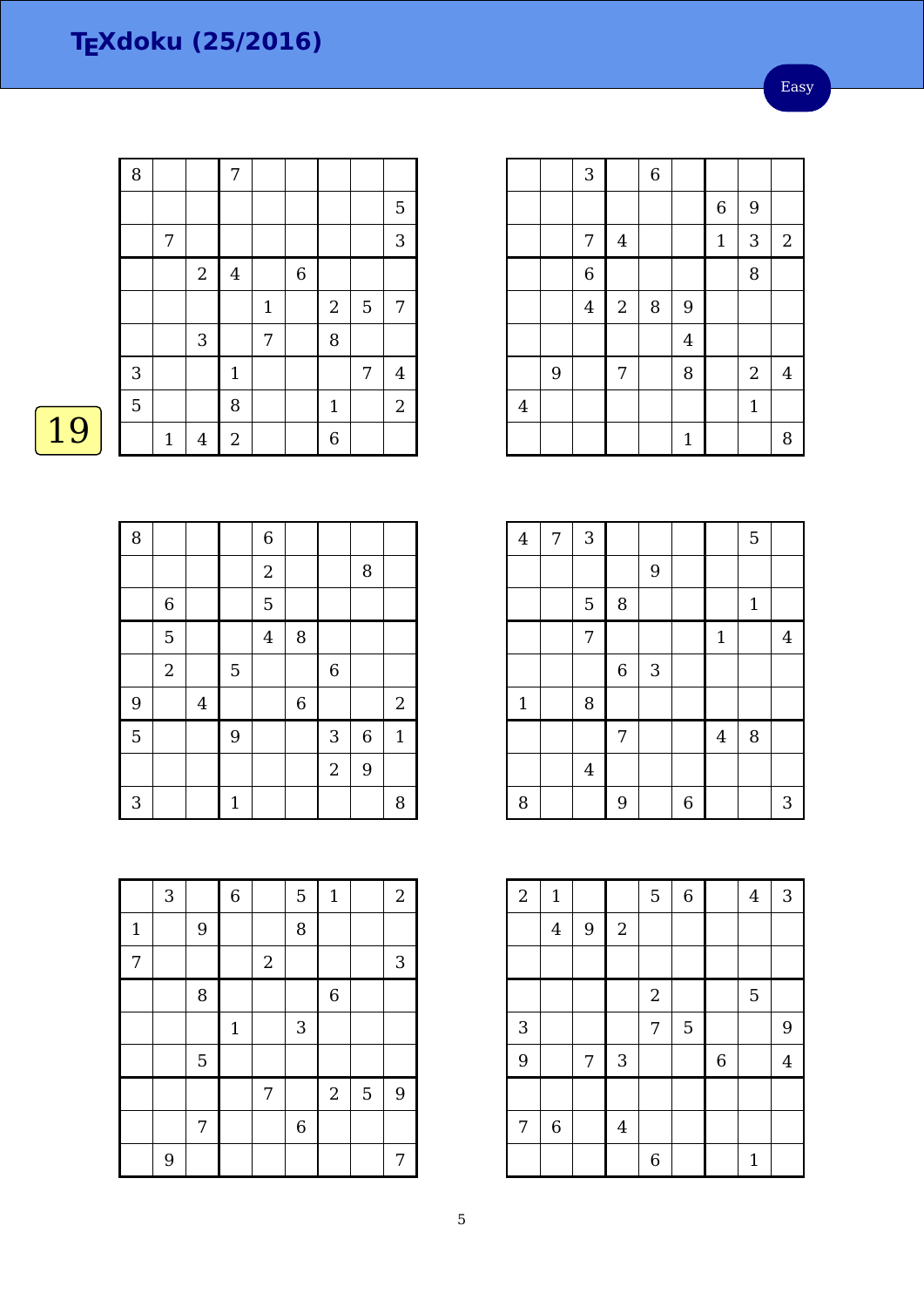|                  |       | $\sqrt{2}$ |                |   |              | 8            | 7              |                |
|------------------|-------|------------|----------------|---|--------------|--------------|----------------|----------------|
| 7                |       |            | 9              |   |              | $\mathbf{1}$ |                | $\sqrt{3}$     |
|                  |       |            | 3              |   |              |              | $\,$ 6 $\,$    |                |
|                  |       |            | $\overline{7}$ |   | $\mathbf{1}$ |              |                |                |
| $\boldsymbol{6}$ |       |            | 8              |   |              |              |                |                |
|                  |       |            |                |   | 3            |              | $\overline{4}$ |                |
| $\overline{4}$   |       | 8          |                | 9 |              |              |                | 6              |
|                  | 3     |            |                |   | 7            |              |                | $\overline{4}$ |
|                  | $1\,$ |            |                |   |              |              | 9              | $\mathbf{2}$   |

## $\overline{25}$

|                |                |                |                |       | $\mathbf{1}$   | $\overline{2}$ |            |              |
|----------------|----------------|----------------|----------------|-------|----------------|----------------|------------|--------------|
|                |                | $\sqrt{3}$     | $\sqrt{2}$     | 5     | 8              |                |            | 9            |
| $\overline{6}$ |                |                | $\overline{4}$ |       | 9              | $\mathbf{1}$   |            | 8            |
|                |                |                |                |       | $\overline{4}$ | 5              |            |              |
|                | 5              | $\overline{2}$ |                | $1\,$ |                |                |            |              |
|                | $\overline{4}$ |                |                |       | 5              |                |            | $\mathbf{1}$ |
|                |                | $\mathbf{1}$   | $\sqrt{3}$     |       |                |                | $\sqrt{2}$ |              |
|                | $\,6\,$        |                |                |       |                | $\overline{4}$ |            |              |
|                |                | 8              |                |       |                |                |            |              |

| $\overline{6}$ | 7                       |                |                | 5 |                | 8 |                |
|----------------|-------------------------|----------------|----------------|---|----------------|---|----------------|
|                |                         |                | $\sqrt{2}$     |   |                |   |                |
|                | $\overline{\mathbf{4}}$ | $\mathbf 5$    |                | 7 |                |   | $\,$ 6 $\,$    |
|                |                         | $\overline{6}$ | $\mathbf 1$    |   | 5              | 9 | $\overline{7}$ |
| $\overline{4}$ |                         |                | 7              |   |                |   |                |
|                | $1\,$                   |                |                |   |                | 5 | 8              |
|                |                         |                |                |   |                |   | $\mathbf{1}$   |
|                |                         |                |                |   | 9              |   |                |
|                |                         | 9              | $\overline{4}$ |   | $\overline{a}$ |   |                |

| $\overline{6}$ |   |   |                |   |                  |                  |                  | 5            |
|----------------|---|---|----------------|---|------------------|------------------|------------------|--------------|
|                |   | 7 | 9              |   | $\boldsymbol{2}$ | 8                |                  |              |
|                |   |   | 8              | 5 |                  |                  | $\sqrt{3}$       | 9            |
|                | 8 |   | 5              |   |                  |                  | $\boldsymbol{6}$ | $\mathbf{1}$ |
|                |   |   |                |   | 7                |                  |                  |              |
|                |   |   |                |   | 8                | $\boldsymbol{2}$ | 5                |              |
| 5              |   |   | $\overline{6}$ |   |                  |                  |                  |              |
|                |   |   | $\mathbf{1}$   |   |                  |                  |                  |              |
|                |   |   |                |   | 9                |                  | 8                |              |

|             |   |                | 8              |                |                |         |   |   |
|-------------|---|----------------|----------------|----------------|----------------|---------|---|---|
|             |   |                |                |                |                |         |   |   |
| $\mathbf 1$ |   |                |                | $\sqrt{2}$     | $\overline{4}$ |         | 9 |   |
| 8           |   | 9              | $\sqrt{2}$     |                |                |         | 3 |   |
|             |   | $\mathbf 1$    |                | 7              |                |         |   |   |
|             |   | $\mathbf{3}$   | $\overline{6}$ |                |                | $\bf 4$ |   |   |
|             |   |                |                |                |                |         | 8 |   |
| 7           |   | $\sqrt{2}$     | $\bf 4$        |                |                | 9       |   | 3 |
|             | 3 | $\overline{4}$ |                | $\overline{6}$ |                |         |   | 7 |

|                |              | $\overline{5}$ |              |            |                |             |                  |                  |
|----------------|--------------|----------------|--------------|------------|----------------|-------------|------------------|------------------|
|                | $\sqrt{2}$   |                | 9            |            | 8              |             |                  | $\boldsymbol{6}$ |
| $\mathbf{1}$   |              | $\overline{4}$ |              | $\sqrt{2}$ |                |             |                  |                  |
| $\overline{2}$ |              |                | $\mathbf{1}$ |            | 7              |             | $\boldsymbol{6}$ |                  |
|                | 6            |                |              | 9          | $\overline{2}$ | $\mathbf 1$ |                  | 8                |
|                | 7            |                |              |            | 5              |             | $\overline{4}$   | $\overline{2}$   |
|                |              |                | 7            |            |                |             |                  |                  |
|                |              |                |              |            |                |             | $\sqrt{2}$       |                  |
| $\overline{4}$ | $\mathbf{1}$ |                |              |            | 9              |             | 5                |                  |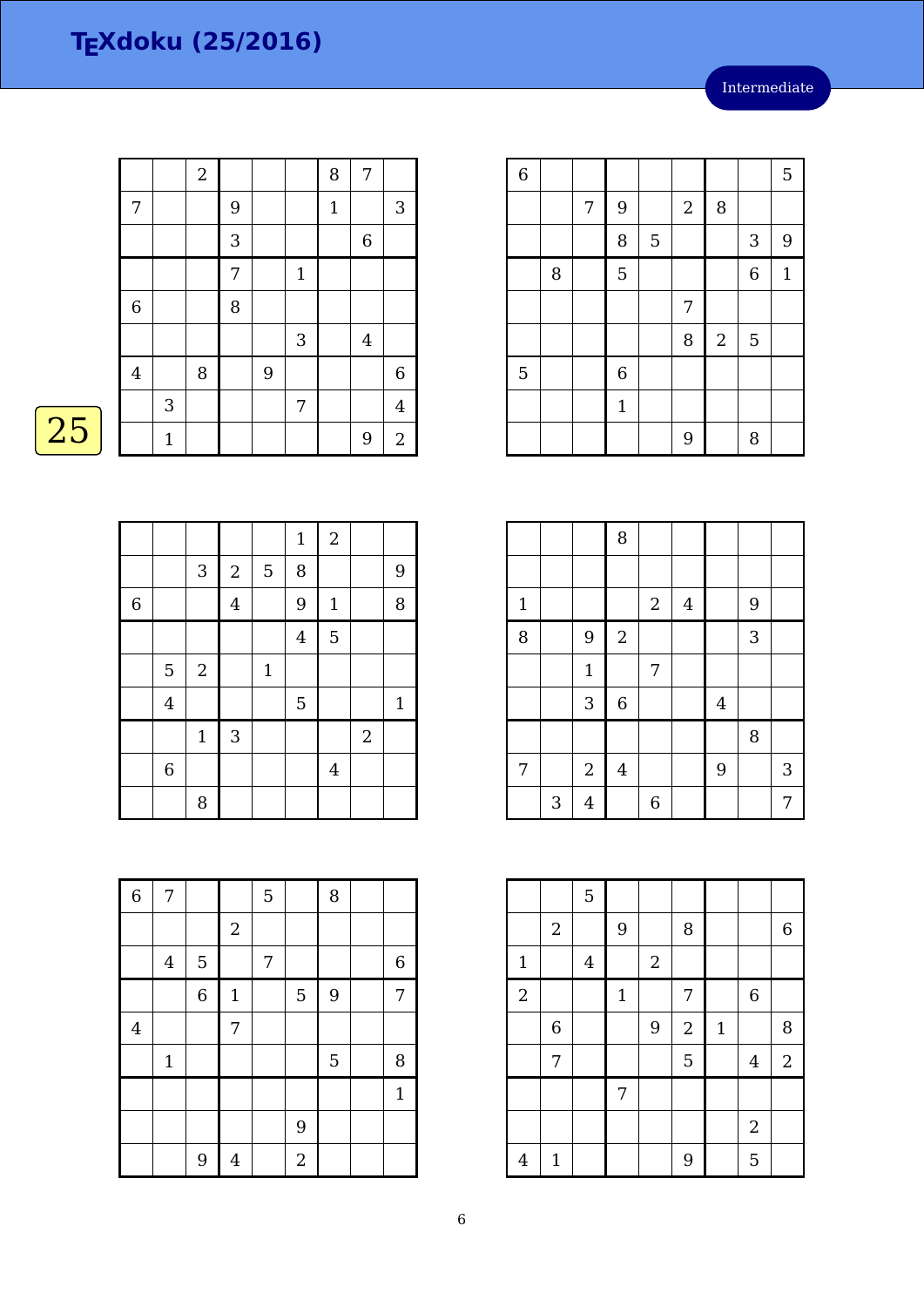| 3           |                         |              | 5 |                         |   |             | $\bf 4$          |            |
|-------------|-------------------------|--------------|---|-------------------------|---|-------------|------------------|------------|
| $\mathbf 1$ | $\overline{\mathbf{4}}$ |              |   |                         |   |             |                  |            |
|             |                         | 9            |   |                         |   | $\mathbf 5$ |                  | $\sqrt{3}$ |
|             |                         |              |   | $\overline{\mathbf{4}}$ |   |             |                  | 9          |
|             | $\,6$                   |              |   | $\mathbf 1$             |   |             |                  | $\sqrt{2}$ |
| $\sqrt{2}$  |                         | $\, 8$       | 9 |                         | 3 |             | $\mathbf 1$      |            |
|             |                         |              |   | $\,6$                   |   |             | $\sqrt{2}$       | 4          |
|             |                         |              |   |                         |   |             |                  |            |
|             |                         | $\mathbf{1}$ |   |                         |   |             | $\boldsymbol{6}$ | 8          |

# $\overline{31}$

|                |             |             |                |         |   | 8              |              |   |
|----------------|-------------|-------------|----------------|---------|---|----------------|--------------|---|
| $\overline{6}$ | $\mathbf 1$ | 8           | $\overline{9}$ | 5       |   |                |              | 4 |
| 5              |             |             |                |         |   |                | $\,$ 6 $\,$  |   |
|                | 9           | $\mathbf 1$ |                |         |   |                | 8            |   |
|                |             |             |                |         | 3 | $\overline{4}$ |              |   |
|                |             | $\,6$       |                | $\bf 4$ |   |                | 9            | 7 |
| $\mathbf{1}$   |             |             | $\overline{6}$ |         |   |                |              | 9 |
|                |             |             |                |         |   | $\overline{7}$ | $\mathbf{3}$ |   |
| 9              |             |             | 3              |         |   |                | 5            |   |

|                |                | $\overline{2}$ |            | 7              |             | $\overline{4}$ | 9          | $\mathbf{1}$ |
|----------------|----------------|----------------|------------|----------------|-------------|----------------|------------|--------------|
| $\mathbf{1}$   |                |                |            |                |             |                |            | 7            |
|                |                | 9              |            |                | $\,$ 6 $\,$ |                | $\sqrt{2}$ |              |
|                |                |                | 9          |                |             | $\overline{a}$ |            |              |
|                |                |                | 3          |                | $\bf 4$     | $\mathbf{1}$   |            |              |
|                | $\sqrt{3}$     |                |            |                |             |                |            |              |
|                |                | 5              | 7          |                |             |                |            |              |
| $\,$ 6 $\,$    |                |                | $\sqrt{2}$ | $\overline{5}$ | $1\,$       | 7              |            |              |
| $\overline{2}$ | $\overline{4}$ |                |            |                |             | 3              |            |              |

| $\overline{6}$ | $\mathbf 1$    |             |                | $\sqrt{2}$       | 7 |                  |   |                |
|----------------|----------------|-------------|----------------|------------------|---|------------------|---|----------------|
|                |                |             | $\overline{9}$ |                  |   | 7                | 4 |                |
|                |                |             |                |                  |   |                  |   | $\mathbf{1}$   |
|                |                | $\sqrt{3}$  | $\bf 4$        |                  |   | 9                |   | $\overline{6}$ |
| 7              |                |             | 3              |                  | 9 | $\boldsymbol{2}$ |   |                |
| 5              | $\overline{2}$ |             |                | $\boldsymbol{6}$ |   |                  |   |                |
|                | $\overline{6}$ |             |                |                  |   |                  |   |                |
|                | 7              | $\mathbf 1$ |                |                  |   |                  |   |                |
|                |                | 5           |                |                  |   |                  | 3 |                |

|                |                           |            | $\,$ 6 $\,$ |                |                |             |              |                |
|----------------|---------------------------|------------|-------------|----------------|----------------|-------------|--------------|----------------|
| $\mathbf 1$    | $\,6\,$                   | $\sqrt{2}$ |             | 9              |                |             |              |                |
|                |                           |            |             | $\mathbf 1$    |                |             | $\sqrt{2}$   |                |
| $\overline{6}$ |                           |            |             | $\sqrt{2}$     |                | 5           | 9            |                |
| 9              |                           |            | 5           |                |                | $\bf 4$     | 3            | $\mathbf{1}$   |
|                | $\ensuremath{\mathsf{3}}$ |            |             |                |                |             |              |                |
|                |                           | 8          |             | $\overline{4}$ | $\overline{5}$ | $\,$ 6 $\,$ |              |                |
| $\sqrt{3}$     |                           |            |             |                | $\overline{6}$ |             |              | $\overline{4}$ |
|                |                           |            |             |                |                |             | $\mathbf{1}$ |                |

|                |                | 9              |                |            |              | $\overline{c}$ | 8                | $\overline{4}$ |
|----------------|----------------|----------------|----------------|------------|--------------|----------------|------------------|----------------|
|                | $\overline{4}$ |                |                |            |              |                |                  | 7              |
|                |                | 8              |                |            |              |                |                  |                |
| $\overline{4}$ | 3              |                |                |            | $\mathbf{1}$ |                |                  | 8              |
|                |                |                | 7              | $\sqrt{2}$ |              | $\overline{4}$ | $\boldsymbol{6}$ |                |
|                |                |                | $\overline{6}$ |            |              |                | 9                | $\mathbf{1}$   |
|                |                |                |                |            |              |                |                  | 9              |
|                | $\,6\,$        |                | 8              | 9          |              |                |                  |                |
| $\sqrt{2}$     |                | $\overline{4}$ |                |            |              |                | $\mathbf{1}$     | 3              |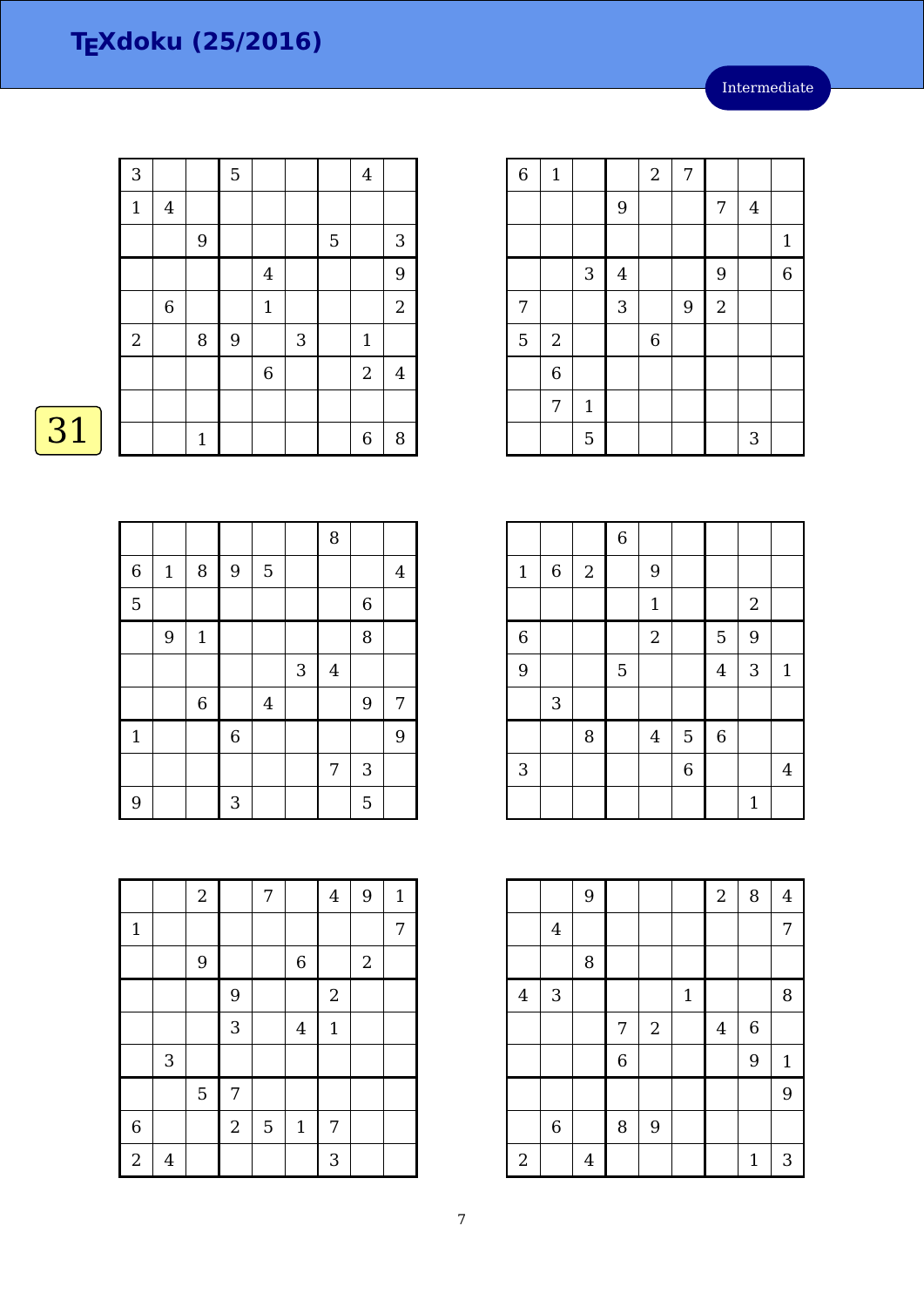|    |                |   |                  |            |                |                |                | $\boldsymbol{2}$ | $\boldsymbol{7}$ |
|----|----------------|---|------------------|------------|----------------|----------------|----------------|------------------|------------------|
|    |                |   |                  |            |                |                | 9              | $1\,$            |                  |
|    |                |   | $\boldsymbol{9}$ |            |                | $\sqrt{2}$     | $\bf 4$        |                  |                  |
|    |                | 9 |                  |            |                |                |                |                  |                  |
|    | 3              |   | $\overline{5}$   |            |                | $\overline{4}$ | $\overline{2}$ | 8                |                  |
|    |                |   | $\bf 4$          | $\sqrt{2}$ | $\mathbf{1}$   | $\sqrt{3}$     |                |                  |                  |
|    |                |   |                  |            |                |                |                |                  | 8                |
|    |                | 7 |                  | 9          | $\overline{5}$ |                |                |                  |                  |
| 37 | $\overline{4}$ |   | $\sqrt{3}$       |            |                |                |                |                  | 5                |

| $\mathbf{3}$ |       | 9            |              |            |             |                  |                | $\mathbf{1}$   |
|--------------|-------|--------------|--------------|------------|-------------|------------------|----------------|----------------|
|              | 7     | 8            | $\sqrt{2}$   |            | $\mathbf 1$ |                  | $\overline{4}$ |                |
| $\sqrt{2}$   |       |              |              | $\sqrt{3}$ |             | 8                |                |                |
|              |       |              |              |            |             |                  |                |                |
|              |       |              | $\,$ 6 $\,$  | 8          |             |                  |                | $\sqrt{3}$     |
|              |       |              |              |            |             | $\boldsymbol{6}$ | 7              |                |
|              | $\,6$ |              | $\mathbf{1}$ |            |             | $\overline{7}$   |                |                |
|              |       | $\mathbf{1}$ | 8            |            |             |                  |                |                |
|              |       | 3            |              |            |             | $\overline{2}$   |                | $\overline{9}$ |

|                |            |                  |                  | 7              |                  | 3              | $\overline{4}$ |
|----------------|------------|------------------|------------------|----------------|------------------|----------------|----------------|
|                |            | $\overline{4}$   | 5                | $\mathbf 1$    |                  |                |                |
| $\,6\,$        |            |                  |                  |                | 7                | $\mathbf 1$    |                |
|                |            |                  | $\boldsymbol{2}$ | 5              |                  |                | 3              |
|                |            |                  |                  |                | $\boldsymbol{6}$ |                |                |
|                |            |                  |                  |                |                  | $\sqrt{2}$     | 9              |
| 9              |            |                  | 7                |                |                  | $\overline{4}$ | 5              |
|                | $\sqrt{3}$ |                  |                  | $\overline{4}$ |                  | $\overline{6}$ |                |
| $\overline{4}$ | 5          | $\boldsymbol{2}$ |                  | 6              |                  |                | $\mathbf 1$    |

| $\sqrt{2}$  |                         | 3 | $\mathbf{1}$   | $\, 8$     |              |   |            | $\mathbf 5$               |
|-------------|-------------------------|---|----------------|------------|--------------|---|------------|---------------------------|
|             |                         |   |                |            |              |   |            |                           |
|             |                         |   | $\overline{4}$ |            | 6            |   |            |                           |
| $\,$ 6 $\,$ | $\overline{\mathbf{4}}$ |   | 5              |            |              | 9 |            |                           |
| 3           |                         |   |                |            |              |   | $\sqrt{2}$ |                           |
| 8           | $\sqrt{2}$              |   |                | 9          |              |   |            | $\mathbf{1}$              |
|             |                         |   |                |            |              |   |            |                           |
|             |                         |   | 8              | $\sqrt{2}$ | 5            |   |            | $\ensuremath{\mathsf{3}}$ |
| 5           |                         |   |                | 3          | $\mathbf{1}$ |   |            | 6                         |
|             |                         |   |                |            |              |   |            |                           |

| 9              |                  |       | 3              |                |   |   | 8                |                |
|----------------|------------------|-------|----------------|----------------|---|---|------------------|----------------|
|                |                  |       |                |                |   |   | $\boldsymbol{6}$ | $\overline{4}$ |
| $\overline{6}$ | $\boldsymbol{2}$ |       | 8              | 5              |   | 3 |                  |                |
|                |                  |       |                |                |   |   |                  |                |
| $\mathbf{3}$   |                  |       |                |                |   |   |                  |                |
|                |                  | $\,2$ |                | $\bf 4$        |   |   |                  |                |
| 5              |                  |       | $\overline{6}$ |                | 3 | 8 | $\overline{4}$   |                |
|                | 9                |       | 5              |                |   |   |                  | $\mathbf{1}$   |
|                |                  |       |                | $\overline{2}$ |   | 9 |                  |                |

| $\overline{4}$ | 8              | $\overline{6}$ |                |                | 7           | 3              |                |             |
|----------------|----------------|----------------|----------------|----------------|-------------|----------------|----------------|-------------|
| $\mathbf{1}$   |                |                |                | $\,$ 6 $\,$    |             |                |                |             |
|                | 7              |                |                | $\overline{4}$ | 8           |                |                |             |
|                |                | 8              | $\overline{7}$ |                |             |                | 5              | $\,$ 6 $\,$ |
| $\overline{2}$ |                |                |                |                | $\mathbf 1$ | $\overline{4}$ |                |             |
|                |                | 3              | $\overline{4}$ | 8              |             |                |                |             |
|                |                |                |                | $\mathbf{1}$   |             |                |                |             |
|                | $\,6\,$        | $\mathbf{1}$   |                |                |             |                |                | 5           |
|                | $\overline{2}$ |                |                |                |             |                | $\overline{4}$ |             |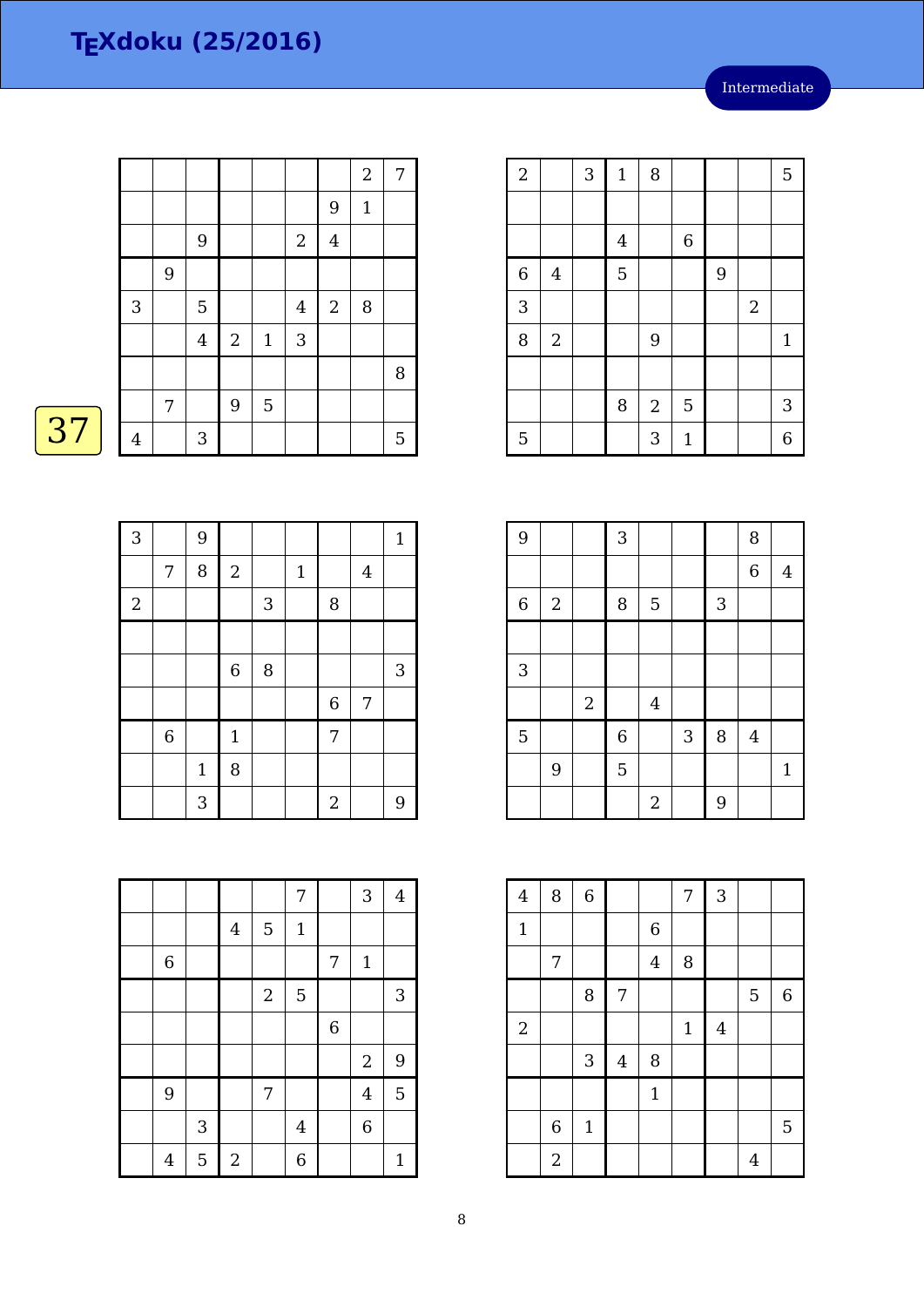Intermediate

|    | $\overline{2}$ | 7 |                |                  |   | 8            | $\mathbf{1}$   | 5              | $\,6\,$ |
|----|----------------|---|----------------|------------------|---|--------------|----------------|----------------|---------|
|    |                | 3 |                |                  |   |              |                |                |         |
|    | 5              |   |                |                  | 7 |              |                |                |         |
|    |                |   |                |                  |   |              |                | $\overline{4}$ | 5       |
|    | $\overline{4}$ |   |                |                  |   | $\mathbf{1}$ | 8              |                | 7       |
|    |                |   | $\overline{5}$ |                  |   |              | $\overline{6}$ |                |         |
|    |                |   |                |                  |   |              |                |                |         |
|    |                |   | $\, 8$         |                  |   | 7            |                | $\mathbf{1}$   | 4       |
| 43 |                | 1 |                | $\boldsymbol{2}$ |   |              | 3              | 7              |         |

| Λ |  |
|---|--|
|   |  |

|                           |             | $\sqrt{2}$     |   |                | 3              |                  |            |
|---------------------------|-------------|----------------|---|----------------|----------------|------------------|------------|
|                           |             |                |   | 5              | $\overline{6}$ |                  |            |
| $\ensuremath{\mathsf{3}}$ | $\mathbf 5$ |                | 9 |                | 8              | $\boldsymbol{2}$ |            |
|                           |             | $\overline{7}$ |   |                |                |                  |            |
| 8                         |             |                |   | $\overline{4}$ |                | 5                | $\sqrt{2}$ |
| $\overline{4}$            |             |                | 8 | $\overline{a}$ |                |                  |            |
|                           | $\,$ 6 $\,$ | $\sqrt{3}$     | 5 |                |                |                  | 8          |
|                           |             |                |   | 7              |                | $\bf 4$          |            |
| $\overline{2}$            |             |                |   | 9              |                |                  | 6          |

|                |            |            | $\overline{6}$ | $\bf 4$     |             | $\mathbf 1$    |              |                |
|----------------|------------|------------|----------------|-------------|-------------|----------------|--------------|----------------|
|                | $\sqrt{2}$ | $\bf 4$    | 3              |             | $\mathbf 1$ | $\overline{6}$ |              |                |
|                |            | 7          |                |             |             |                |              |                |
| 8              | $\bf 4$    |            |                |             | 3           |                |              |                |
|                |            | $\sqrt{3}$ |                |             | 8           |                |              |                |
|                |            |            | $\overline{4}$ | $\,$ 6 $\,$ |             | 7              |              |                |
| $\overline{6}$ | 5          | 8          |                |             |             |                |              |                |
| $\overline{2}$ |            |            | 5              |             |             | $\overline{4}$ |              | $\overline{6}$ |
|                |            |            |                |             |             |                | $\mathbf{1}$ |                |

|                | 5                |                |   | $\bf 4$     | 7                | 9              |             |  |
|----------------|------------------|----------------|---|-------------|------------------|----------------|-------------|--|
|                |                  |                |   | 9           |                  |                |             |  |
|                | $\boldsymbol{6}$ | 3              |   |             |                  |                |             |  |
|                | 7                | $\overline{4}$ |   |             |                  | 8              |             |  |
|                |                  |                |   |             | 5                |                |             |  |
| $\sqrt{2}$     | $\sqrt{3}$       |                |   |             |                  |                |             |  |
|                |                  |                | 7 |             |                  | $\overline{4}$ | $\,$ 6 $\,$ |  |
| $\overline{4}$ |                  |                | 9 | $\,$ 6 $\,$ |                  | 5              | 8           |  |
| 7              |                  |                |   |             | $\boldsymbol{2}$ | 3              |             |  |

|                | $\mathbf 1$    |            |   | 9            | 5 |                |   | 8 |
|----------------|----------------|------------|---|--------------|---|----------------|---|---|
| 5              |                |            | 7 |              |   |                |   |   |
|                |                | $\sqrt{2}$ |   |              |   |                |   |   |
|                | $\overline{4}$ | 7          |   |              |   | 9              |   |   |
|                | 8              |            |   | $\mathbf{1}$ |   |                |   | 7 |
|                |                |            |   | 5            |   | $\mathbf{1}$   |   |   |
|                |                |            |   |              |   |                | 7 |   |
|                | $\mathbf{3}$   | 9          |   |              |   | $\overline{2}$ |   |   |
| $\overline{c}$ | 7              |            | 3 |              |   | 8              |   | 4 |

| $\overline{a}$ |   |             |                | $\mathbf{1}$ |                |              | 3              |              |
|----------------|---|-------------|----------------|--------------|----------------|--------------|----------------|--------------|
|                | 9 |             |                |              | $\overline{4}$ | $\mathbf{2}$ |                |              |
|                | 3 |             |                | 7            |                |              | $1\,$          | 8            |
|                |   |             |                |              |                |              | $\overline{2}$ | $\mathbf{1}$ |
|                |   | $\sqrt{2}$  |                |              |                |              |                | 9            |
| $\overline{4}$ |   | $\mathbf 1$ | $\overline{9}$ | 8            |                | $\sqrt{3}$   | 5              |              |
|                |   | 5           |                |              | 3              |              | $\overline{4}$ |              |
|                |   |             |                |              |                | 8            |                |              |
| 8              |   |             | $\mathbf{1}$   |              |                |              | 9              |              |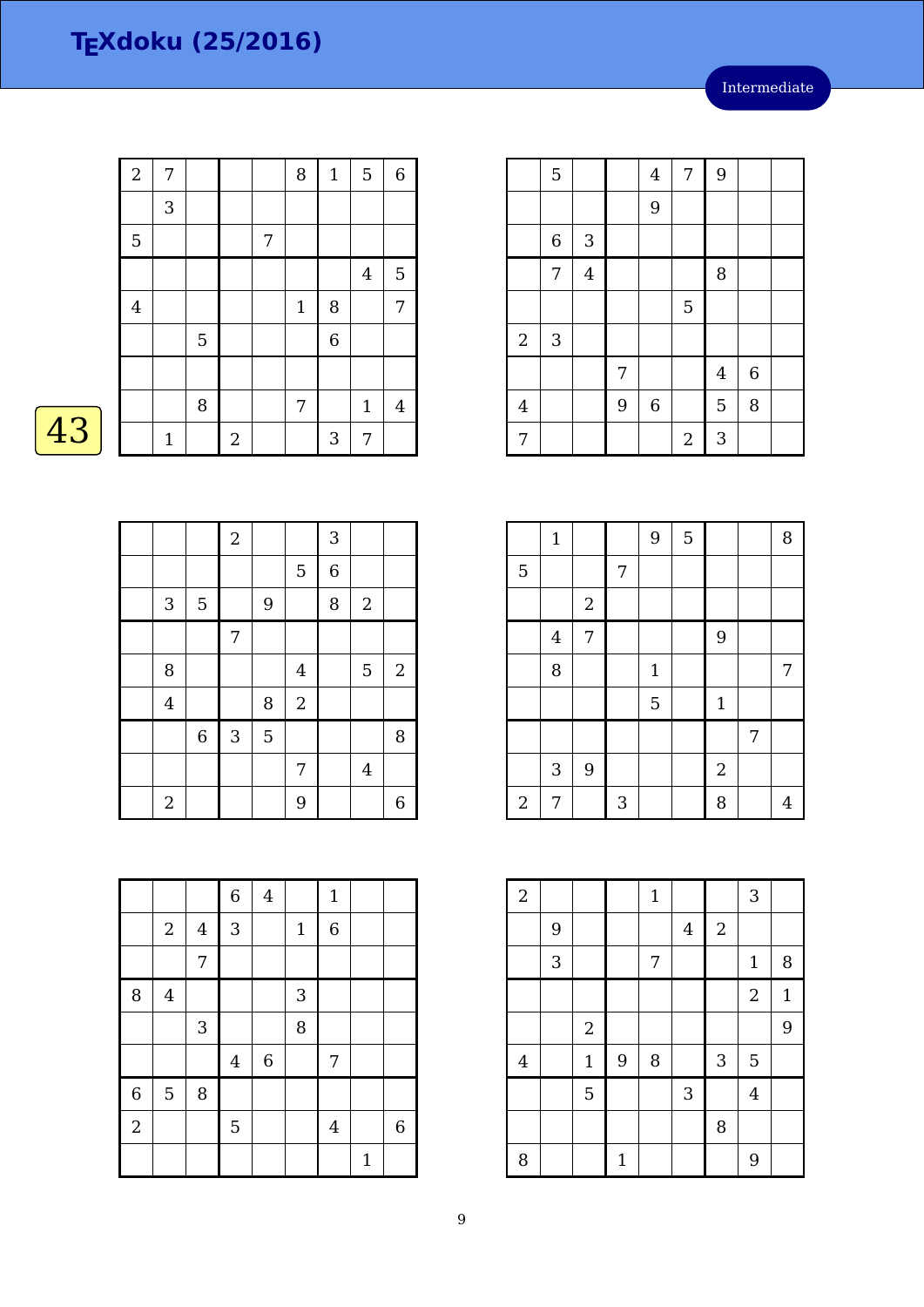Expert

|    |                  |                |                  |                |                  |   | 3 |                | $9$         |
|----|------------------|----------------|------------------|----------------|------------------|---|---|----------------|-------------|
|    | 7                | $\overline{4}$ |                  |                | $\mathbf{1}$     |   |   |                |             |
|    | 5                |                |                  | $\overline{4}$ |                  |   |   | 7              | $\mathbf 1$ |
|    |                  |                | $\mathbf 5$      |                |                  | 9 |   |                |             |
|    | $\boldsymbol{2}$ | 3              |                  |                |                  |   |   | $\mathbf{1}$   | 8           |
|    | 8                |                | $\boldsymbol{9}$ |                |                  |   |   |                |             |
|    |                  |                |                  | $\sqrt{ }$     | $\boldsymbol{4}$ |   |   | $\overline{2}$ |             |
|    | $\mathbf{1}$     |                | 7                |                |                  |   |   | 3              |             |
| 49 |                  | $\overline{2}$ |                  |                |                  |   |   |                |             |
|    |                  |                |                  |                |                  |   |   |                |             |

| Λ | I |  |
|---|---|--|
|   |   |  |

|   | $\,$ 6 $\,$    |   |            |                | $\mathbf 1$    |   | $\mathbf{3}$   |              |
|---|----------------|---|------------|----------------|----------------|---|----------------|--------------|
|   |                |   |            | 3              | $\overline{6}$ |   |                |              |
|   | $\mathbf 1$    |   | 7          |                |                |   |                | 8            |
|   | 5              | 8 |            | $\sqrt{2}$     |                |   |                | 3            |
| 3 |                | 7 |            | $\overline{6}$ |                | 5 |                |              |
|   |                | 5 | $\sqrt{3}$ |                |                |   | $\bf 4$        |              |
|   | 7              | 3 |            | 8              |                |   | $\overline{6}$ | $\mathbf{2}$ |
|   | $\overline{2}$ |   |            | 7              |                |   |                |              |

|                  |                | $\boldsymbol{6}$ | 7 |                | $\overline{4}$ | 3 | $\sqrt{2}$     |              |
|------------------|----------------|------------------|---|----------------|----------------|---|----------------|--------------|
|                  | $\overline{2}$ |                  | 8 |                |                |   | 7              | $\mathbf{1}$ |
| $\boldsymbol{2}$ | $\mathbf{1}$   |                  |   | 7              |                |   | $\overline{4}$ |              |
|                  | 5              |                  |   | 8              | 3              |   |                |              |
|                  |                |                  |   |                |                |   | $\, 8$         |              |
| $\mathbf{1}$     |                |                  |   | $\overline{4}$ |                |   | 3              | 5            |
|                  | $\,$ 6 $\,$    |                  |   |                |                |   |                |              |
|                  |                |                  | 3 |                | $\overline{6}$ |   |                |              |

|                | 7            |   |   |                  |                |   |                | $\overline{4}$ |
|----------------|--------------|---|---|------------------|----------------|---|----------------|----------------|
|                |              |   |   |                  | 7              |   |                |                |
| 8              |              |   |   |                  | 6              |   | $\mathbf{1}$   |                |
|                |              |   |   |                  | 9              |   |                |                |
|                | 3            |   |   | $\boldsymbol{2}$ |                | 8 |                |                |
| $\overline{2}$ | $\mathbf{1}$ |   |   | 8                |                |   | $\bf 4$        | $\,6\,$        |
|                |              | 8 |   | 9                | $\overline{2}$ |   | $\overline{6}$ |                |
| $\overline{4}$ |              |   |   |                  |                |   | 8              |                |
| 9              |              |   | 4 | $\mathbf{1}$     |                |   |                | 3              |

| $\overline{6}$ | 3              | 9              |                | $\sqrt{2}$  |             |                |                |
|----------------|----------------|----------------|----------------|-------------|-------------|----------------|----------------|
|                | $\overline{4}$ |                |                |             |             |                | 3              |
|                | $\sqrt{2}$     |                | $\overline{4}$ |             | $\,$ 6 $\,$ |                | 9              |
|                |                |                |                |             |             | 7              | $\overline{6}$ |
|                | 9              | $\overline{2}$ |                | $\mathbf 1$ |             | $\overline{4}$ |                |
|                | 5              |                | $\sqrt{2}$     |             |             | 9              |                |
|                | $\overline{6}$ |                | $\mathbf 1$    |             | 9           |                |                |
|                |                |                | 5              |             |             |                |                |
| $\mathbf{1}$   |                | 3              |                |             |             |                |                |

|                | 7              | $\sqrt{3}$     | 8                |                  | 9 |             |                  |   |
|----------------|----------------|----------------|------------------|------------------|---|-------------|------------------|---|
| 8              |                |                | 7                | $\boldsymbol{6}$ |   |             |                  |   |
| $\overline{5}$ |                |                |                  |                  |   |             | $\boldsymbol{6}$ |   |
|                |                | $\mathbf{1}$   | $\boldsymbol{6}$ | 3                |   |             | 9                |   |
| $\overline{2}$ |                |                |                  |                  |   | $\mathbf 1$ |                  |   |
|                |                |                | $\overline{2}$   | 7                |   |             |                  |   |
|                | 8              | $\overline{2}$ | 9                |                  |   |             | 3                |   |
|                | $\overline{6}$ |                |                  | 5                |   |             |                  | 9 |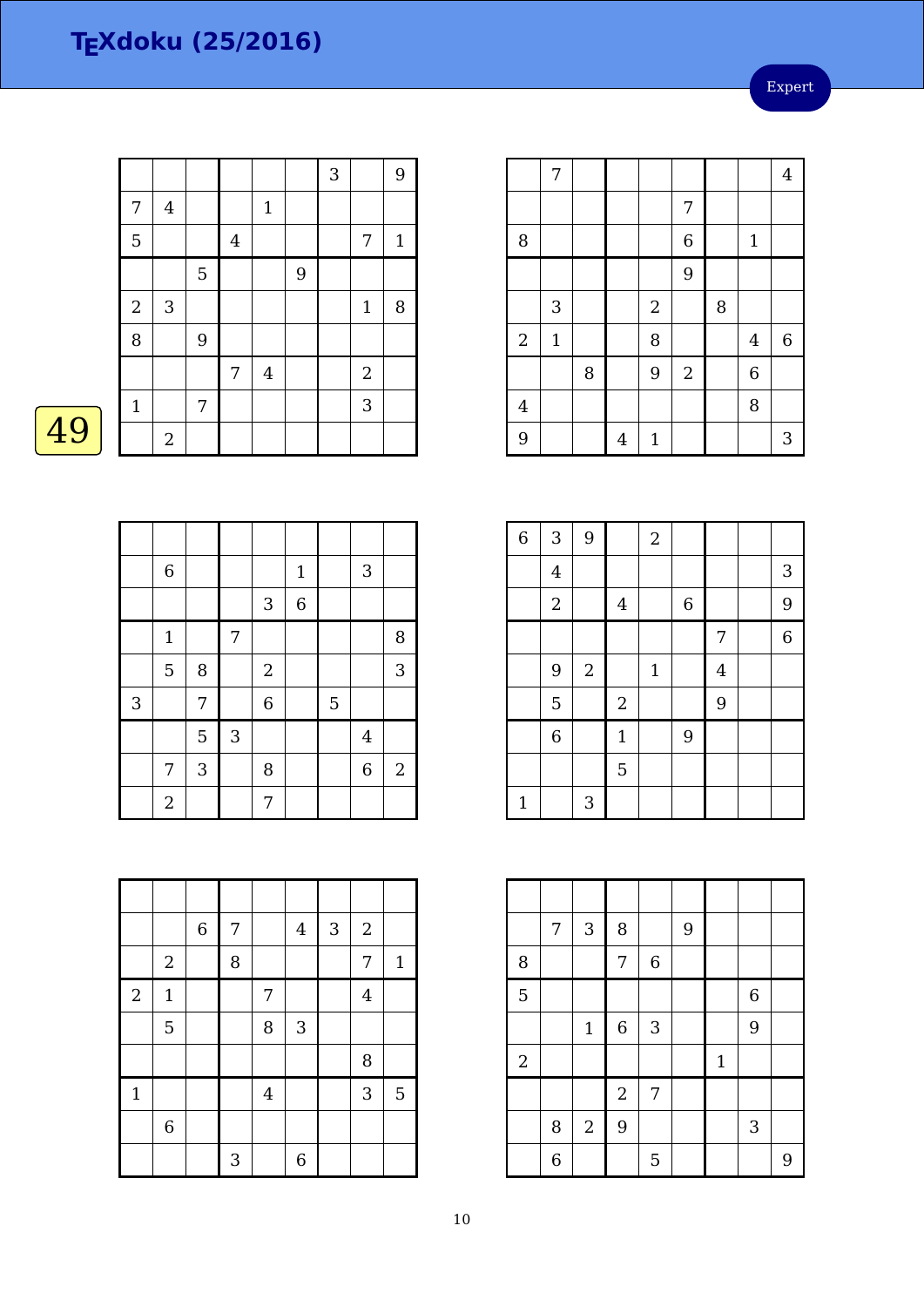Expert

| $\mathbf 1$ |             | 7              |                | $\,$ 6 $\,$ |             |              |                |                |
|-------------|-------------|----------------|----------------|-------------|-------------|--------------|----------------|----------------|
|             | 3           |                |                |             |             |              | $\overline{4}$ |                |
|             | 5           |                | $\overline{9}$ |             |             |              |                |                |
|             | 7           |                |                |             | 9           |              | $\mathbf 1$    |                |
|             |             |                | $1\,$          |             |             |              |                | $\overline{4}$ |
| $\,$ 6 $\,$ |             |                | $\sqrt{2}$     | 7           |             |              | $\overline{5}$ |                |
|             |             | $\overline{2}$ |                | 3           |             |              |                |                |
|             |             | 3              | $\bf 4$        | 9           | $\,$ 6 $\,$ |              | 7              |                |
|             | $\,$ 6 $\,$ |                | 5              |             |             | $\mathbf{1}$ |                |                |

# $\boxed{55}$

|                |             |             |                |             |   | $\overline{a}$ |                |             |
|----------------|-------------|-------------|----------------|-------------|---|----------------|----------------|-------------|
|                | $\mathbf 1$ |             | $\overline{6}$ |             |   |                | $\mathbf{3}$   |             |
| 9              | $\sqrt{2}$  |             |                |             |   |                |                |             |
| $\overline{3}$ |             | $\,$ 6 $\,$ | 8              |             |   |                | $\mathbf{1}$   |             |
|                | 9           | 5           |                | 7           |   |                | 8              |             |
|                |             | 7           | 9              | $\mathbf 1$ |   |                |                |             |
|                |             |             | 7              |             | 8 |                |                | $\,$ 6 $\,$ |
|                |             | 9           |                |             |   |                | 7              | 8           |
|                |             |             | 3              |             |   |                | $\overline{2}$ | 5           |

|   |                |             | 9 |            |   |            |                  |                |
|---|----------------|-------------|---|------------|---|------------|------------------|----------------|
|   |                | $\,$ 6 $\,$ |   |            |   |            |                  |                |
|   |                | 3           | 8 | 7          |   |            | $\boldsymbol{6}$ |                |
|   |                |             |   |            | 5 | 7          |                  |                |
|   | 8              |             |   |            |   | $\sqrt{2}$ |                  |                |
|   |                | 5           |   |            | 3 |            |                  | 9              |
|   | 5              | $\mathbf 1$ |   | $\sqrt{3}$ |   |            |                  | $\overline{a}$ |
| 3 | $\overline{2}$ |             |   |            |   | 9          |                  |                |
| 8 |                | 9           |   |            |   |            |                  | $\mathbf{1}$   |

|   |                         | 8              |                         |              |                |   | $\overline{a}$ | $\overline{5}$          |
|---|-------------------------|----------------|-------------------------|--------------|----------------|---|----------------|-------------------------|
|   |                         | $\overline{4}$ | 9                       |              |                |   |                | $\overline{7}$          |
|   |                         | 9              |                         |              | 7              | 8 |                | $\sqrt{3}$              |
|   |                         | $\overline{5}$ |                         | 9            |                |   |                |                         |
|   | $\overline{\mathbf{4}}$ |                |                         | $\mathbf{1}$ |                |   |                | $\overline{2}$          |
|   |                         |                | $\overline{\mathbf{4}}$ |              |                |   |                |                         |
|   |                         |                | 5                       |              |                |   |                |                         |
|   | 9                       |                | $\overline{7}$          | 3            | $\overline{2}$ |   |                | $\overline{\mathbf{4}}$ |
| 3 |                         |                |                         |              | $\mathbf{1}$   | 5 |                |                         |

| $\overline{4}$ |             |   |             | $\,$ 6 $\,$    |                | 3                |                |                |
|----------------|-------------|---|-------------|----------------|----------------|------------------|----------------|----------------|
|                |             |   | 9           | 5              | $\bf 4$        |                  |                |                |
| 5              |             |   |             |                |                | $\boldsymbol{2}$ |                | 9              |
|                |             |   | $\,$ 6 $\,$ |                |                |                  |                |                |
| 7              |             |   |             | $\overline{4}$ |                |                  | 5              |                |
|                |             |   | 8           | 3              |                |                  |                |                |
|                |             | 8 |             |                | $\overline{6}$ |                  |                | 7              |
| 3              | $\,$ 6 $\,$ |   |             | 7              |                |                  |                | $\overline{4}$ |
| 9              |             | 5 |             |                |                |                  | $\overline{2}$ |                |

|         | $\overline{6}$ |        | 3                |         |                |                | 9              |              |
|---------|----------------|--------|------------------|---------|----------------|----------------|----------------|--------------|
| $\bf 4$ |                | $\, 8$ |                  | 9       |                |                |                | $\mathbf{1}$ |
|         |                |        | $\mathbf 5$      | $\bf 4$ |                |                |                | 3            |
| 3       | $\mathbf 1$    | 5      | 7                |         |                | $\overline{6}$ |                |              |
|         |                |        |                  | 3       |                |                |                | 7            |
|         | 9              |        | $\boldsymbol{6}$ |         | $\overline{4}$ |                |                |              |
|         |                |        |                  |         |                | 7              |                |              |
|         | 8              |        |                  |         | $\mathbf{1}$   |                | $\overline{4}$ |              |
|         |                |        |                  |         | 3              |                |                |              |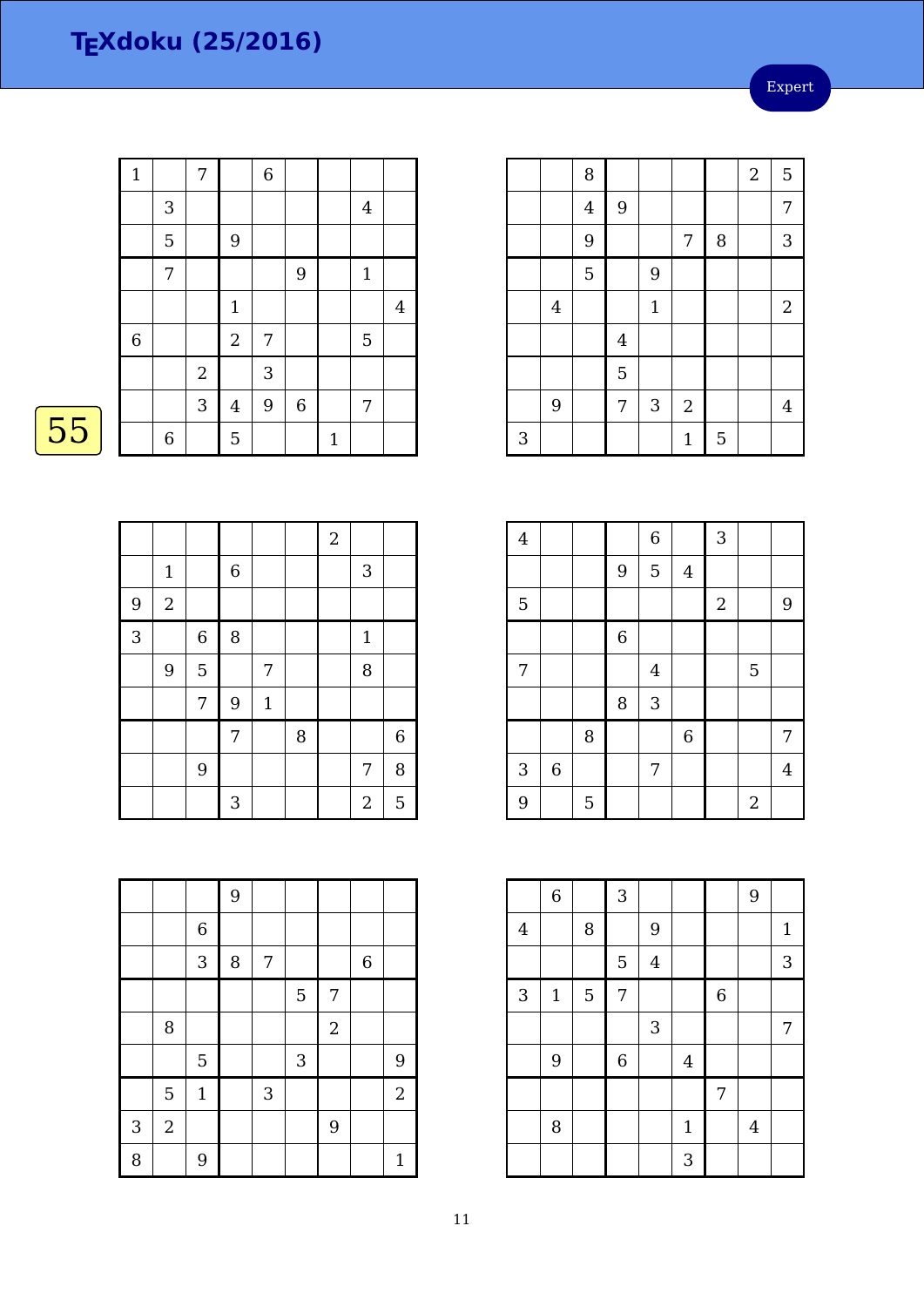4 | 8 | 1 | 2 | 9 | 5 | 6 | 3 | 7

Simple Solutions

| 2 |   | З |   | 6              | 8 | 4 | 5              | 9           |
|---|---|---|---|----------------|---|---|----------------|-------------|
| 5 | 9 | 6 |   | 4              | З | 8 | $\mathbf{1}$   | 2           |
| 8 | 3 | 4 | 9 | 1              | 2 | 7 | 6              | 5           |
| 6 | 1 | 9 | 8 | 5              | 7 | 2 | 4              | 3           |
|   | 5 | 2 | 6 | 3              | 4 | 1 | 9              | 8           |
| 3 | 6 |   | 4 | $\overline{2}$ | 9 | 5 | 8              | $\mathbf 1$ |
| 9 | 4 | 8 | 5 | 7              | 1 | З | $\overline{c}$ | 6           |
|   | 2 | 5 | 3 | 8              | 6 | 9 | 7              | 4           |
|   |   |   |   |                |   |   |                |             |

| 5 | 2 | 9 | 4 | 1              | 6 | 7 | 8 | З |
|---|---|---|---|----------------|---|---|---|---|
| 6 | 3 | 8 | 7 | 9              | 2 | 4 | 5 | 1 |
| 7 | 1 | 4 | З | 5              | 8 | 9 | 2 | 6 |
| 4 | 8 | 7 | 5 | 6              | 9 | 3 | 1 | 2 |
| 1 | 6 | 3 | 2 | 8              | 4 | 5 | 7 | 9 |
| 9 | 5 | 2 | 1 | 7              | З | 6 | 4 | 8 |
| 3 | 7 | 1 | 6 | $\overline{c}$ | 5 | 8 | 9 | 4 |
| 2 | 9 | 6 | 8 | 4              | 7 | 1 | З | 5 |
| 8 | 4 | 5 | 9 | 3              | 1 | 2 | 6 | 7 |

| 6 | 2 | 9 | 7              | 1              | 5              | 3              | 4 | 8 |
|---|---|---|----------------|----------------|----------------|----------------|---|---|
| 7 | 1 | 8 | 9              | 4              | 3              | 6              | 2 | 5 |
| 4 | 3 | 5 | $\overline{c}$ | 6              | 8              | 7              | 9 | 1 |
| 1 | 8 | 3 | 5              | 9              | $\overline{c}$ | 4              | 7 | 6 |
| 5 | 6 | 2 | 8              | 7              | 4              | 1              | 3 | 9 |
| 9 | 4 | 7 | 6              | З              | 1              | 8              | 5 | 2 |
| 3 | 5 | 4 | 1              | $\overline{c}$ | 6              | 9              | 8 | 7 |
| 2 | 7 | 1 | 3              | 8              | 9              | 5              | 6 | 4 |
| 8 | 9 | 6 | 4              | 5              | 7              | $\overline{c}$ | 1 | З |

|   | 4 | 9 | 1 | 3 | 5 | 8              | 6 | 2 |
|---|---|---|---|---|---|----------------|---|---|
| 2 | 5 | 1 | 9 | 6 | 8 | 7              | З | 4 |
| 8 | 6 | З | 7 | 2 | 4 | 9              | 1 | 5 |
| 6 | 1 | 8 | 4 | 9 | 3 | $\overline{c}$ | 5 | 7 |
| 5 | 2 | 7 | 6 | 8 | 1 | 4              | 9 | 3 |
| 9 | З | 4 | 5 | 7 | 2 | 6              | 8 | 1 |
| 1 | 8 | 2 | 3 | 4 | 9 | 5              | 7 | 6 |
| 4 | 7 | 5 | 8 | 1 | 6 | 3              | 2 | 9 |
| З | 9 | 6 | 2 | 5 | 7 | 1              | 4 | 8 |

| 9 | 5 | 1 | 2 | 6 | 8 | $\overline{4}$ | 3 | 7 |
|---|---|---|---|---|---|----------------|---|---|
| 2 | 3 | 8 | 7 | 1 | 4 | 5              | 9 | 6 |
| 4 | 7 | 6 | 3 | 5 | 9 | 1              | 2 | 8 |
| 1 | 8 | 5 | 4 | 3 | 6 | 2              | 7 | 9 |
| 3 | 4 | 9 | 5 | 7 | 2 | 6              | 8 | 1 |
|   | 6 | 2 | 9 | 8 | 1 | 3              | 5 | 4 |
| 6 | 2 | 3 | 8 | 4 | 7 | 9              | 1 | 5 |
| 8 | 9 | 4 | 1 | 2 | 5 | 7              | 6 | 3 |
| 5 |   | 7 | 6 | 9 | З | 8              | 4 | 2 |

| 9 | 4 | 6 | 2 | 8 | 7 | 1              | З | 5 |
|---|---|---|---|---|---|----------------|---|---|
| 1 | 3 | 7 | 5 | 9 | 4 | 8              | 6 | 2 |
| 2 | 8 | 5 | З | 6 | 1 | 7              | 4 | 9 |
| 7 | 6 | 2 | 9 | 1 | 5 | 3              | 8 | 4 |
| 8 | 1 | З | 6 | 4 | 2 | 9              | 5 | 7 |
| 5 | 9 | 4 | 8 | 7 | З | 6              | 2 | 1 |
| 4 | 5 | 8 | 1 | 3 | 9 | $\overline{c}$ | 7 | 6 |
| 3 | 7 | 1 | 4 | 2 | 6 | 5              | 9 | 8 |
| 6 | 2 | 9 |   | 5 | 8 | 4              | 1 | 3 |

| 9 | 1 | 7 | 2            | 3 | 5 | 4 | 6              | 8 |
|---|---|---|--------------|---|---|---|----------------|---|
| 5 | 3 | 6 | 4            | 8 | 9 | 7 | 1              | 2 |
| 4 | 2 | 8 | $\mathbf{1}$ | 7 | 6 | 9 | 3              | 5 |
| 6 | 4 | 9 | 3            | 5 | 8 | 2 | 7              | 1 |
| 2 | 7 | З | 9            | 1 | 4 | 5 | 8              | 6 |
| 1 | 8 | 5 | 7            | 6 | 2 | З | 9              | 4 |
| 7 | 5 | 1 | 8            | 4 | 3 | 6 | $\overline{2}$ | 9 |
| 8 | 9 | 4 | 6            | 2 | 7 | 1 | 5              | 3 |
| З | 6 | 2 | 5            | 9 | 1 | 8 | $\overline{4}$ | 7 |

| 2 | 9 | 4 | 8              | 1              | 3              | 7 | 5              | 6 |
|---|---|---|----------------|----------------|----------------|---|----------------|---|
| 7 | 1 | 8 | 5              | $\overline{c}$ | 6              | 4 | 3              | 9 |
| 3 | 6 | 5 | 7              | 9              | 4              | 2 | 8              | 1 |
| 8 | 7 | 3 | 9              | 6              | 5              | 1 | $\overline{2}$ | 4 |
| 9 | 4 | 2 | $\mathbf 1$    | 3              | 8              | 6 | 7              | 5 |
| 1 | 5 | 6 | $\overline{2}$ | 4              | 7              | 3 | 9              | 8 |
| 6 | 3 | 7 | 4              | 8              | 9              | 5 | 1              | 2 |
| 4 | 2 | 9 | 3              | 5              | 1              | 8 | 6              | 7 |
| 5 | 8 | 1 | 6              | 7              | $\overline{2}$ | 9 | 4              | 3 |

| 4 | 8 | 2 | 3 | 1 |   | 5 | 9 | 6 |
|---|---|---|---|---|---|---|---|---|
| 6 | 9 | 5 | 8 | 4 | 2 | 7 | З | 1 |
| 7 | З | 1 | 5 | 6 | 9 | 4 | 2 | 8 |
| 8 | 2 | 7 | 4 | З | 1 | 9 | 6 | 5 |
| 1 | 5 | 6 | 9 | 2 | 8 | 3 | 7 | 4 |
| 3 | 4 | 9 | 6 | 7 | 5 | 1 | 8 | 2 |
| 5 | 6 | 8 | 7 | 9 | 4 | 2 | 1 | 3 |
| 9 | 1 | 3 | 2 | 5 | 6 | 8 | 4 | 7 |
| 2 | 7 | 4 | 1 | 8 | 3 | 6 | 5 | 9 |

| 1 | 8 | 5 | З | 7 | 4 | 2 | 9 | 6 |
|---|---|---|---|---|---|---|---|---|
| 7 | 9 | 4 | 2 | 8 | 6 | 1 | З | 5 |
| З | 6 | 2 | 9 | 1 | 5 | 4 | 7 | 8 |
| 6 | 3 | 1 | 7 | 5 | 2 | 8 | 4 | 9 |
| 4 | 7 | 9 | 8 | 3 | 1 | 5 | 6 | 2 |
| 2 | 5 | 8 | 6 | 4 | 9 | 3 | 1 | 7 |
| 9 | 4 | 6 | 1 | 2 | 8 | 7 | 5 | 3 |
| 8 | 1 | 7 | 5 | 6 | 3 | 9 | 2 | 4 |
| 5 | 2 | З | 4 | 9 | 7 | 6 | 8 | 1 |

| 3 | 7 | 8 | 2 | 5 | 1 | 6 | 4 | 9 |
|---|---|---|---|---|---|---|---|---|
| 9 | 2 | 5 | 6 | 4 | 3 | 1 | 7 | 8 |
| 6 | 4 | 1 |   | 9 | 8 | 3 | 2 | 5 |
| 1 | 5 | 9 | 4 | 6 | 2 | 8 | 3 | 7 |
| 4 | 6 | З | 9 | 8 | 7 | 5 | 1 | 2 |
| 7 | 8 | 2 | З | 1 | 5 | 9 | 6 | 4 |
| 5 | 3 | 6 | 8 | 2 | 4 | 7 | 9 | 1 |
| 8 | 9 | 4 | 1 | 7 | 6 | 2 | 5 | 3 |
| 2 | 1 |   | 5 | 3 | 9 | 4 | 8 | 6 |

| $\overline{c}$ | 1 | 8 | 6 | 9 | 5 | 3 | 4 | 7 |
|----------------|---|---|---|---|---|---|---|---|
| 5              | 7 | 9 | 2 | 3 | 4 | 8 | 1 | 6 |
| 3              | 4 | 6 | 7 | 8 | 1 | 2 | 9 | 5 |
| 7              | 6 | 1 | 9 | 5 | 8 | 4 | 2 | 3 |
| 8              | 3 | 4 | 1 | 7 | 2 | 5 | 6 | 9 |
| g              | 2 | 5 | З | 4 | 6 | 7 | 8 | 1 |
| 1              | 5 | 2 | 4 | 6 | 7 | 9 | 3 | 8 |
| 6              | 8 | З | 5 | 2 | 9 | 1 | 7 | 4 |
| 4              | 9 |   | 8 | 1 | 3 | 6 | 5 | 2 |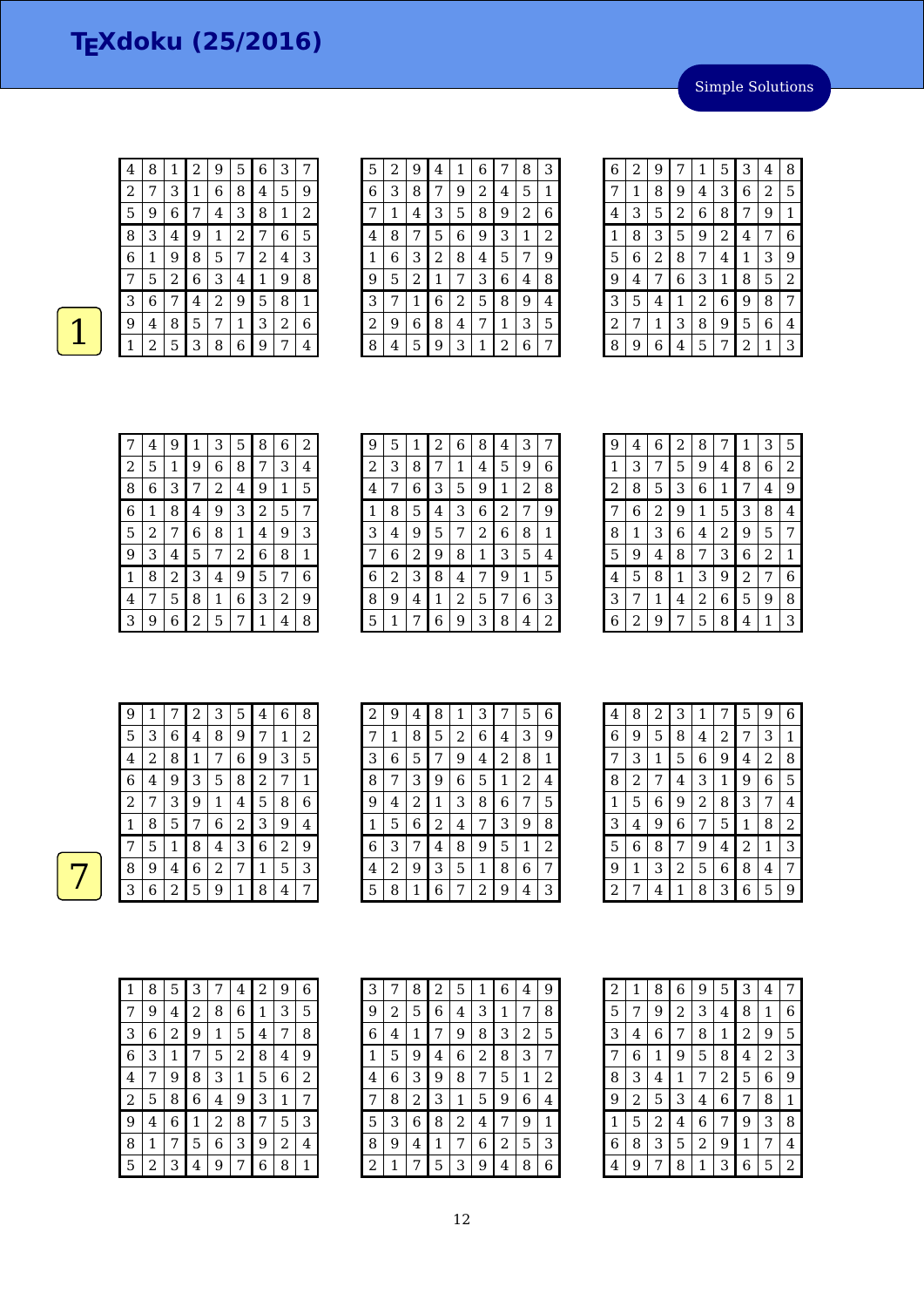Easy Solutions

| 6 | 1 | 9                       | 4     | 8                | 5              |   | 3              | 2 |
|---|---|-------------------------|-------|------------------|----------------|---|----------------|---|
| 4 | 5 | 7                       | 2     | 6                | 3              | 8 | 9              | 1 |
| 8 | 2 | 3                       | 7     | $\mathbf{1}$     | 9              | 4 | 6              | 5 |
| 2 | 4 | 6                       | 8     | 3                | 1              | 5 | 7              | 9 |
| З | 7 | 1                       | 5     | 9                | 4              | 2 | 8              | 6 |
| 5 | 9 | 8                       | 6     | $\boldsymbol{2}$ | 7              | 1 | $\overline{4}$ | 3 |
| 1 | 8 | $\overline{\mathbf{c}}$ | 3     | $\overline{4}$   | 6              | 9 | 5              | 7 |
| 9 | 3 | 5                       | $1\,$ | 7                | 8              | 6 | 2              | 4 |
| 7 | 6 | 4                       | 9     | 5                | $\overline{c}$ | 3 | 1              | 8 |

| 8 | 5 |   | З              | 1 | 6 | 4 | $\overline{2}$ | 9 |
|---|---|---|----------------|---|---|---|----------------|---|
| 2 | 1 | 6 | 4              | 7 | 9 | 5 | 8              | 3 |
| 3 | 4 | 9 | $\overline{c}$ | 8 | 5 | 7 | 6              | 1 |
| 7 | 2 | 1 | 5              | 9 | 8 | 6 | 3              | 4 |
| 9 | 3 | 8 | 6              | 4 | 2 | 1 | 5              | 7 |
| 5 | 6 | 4 | 1              | 3 | 7 | 2 | 9              | 8 |
| 1 | 8 | 5 | 9              | 6 | 4 | 3 | 7              | 2 |
| 4 | 7 | 2 | 8              | 5 | 3 | 9 | 1              | 6 |
| 6 | 9 | 3 | 7              | 2 | 1 | 8 | 4              | 5 |

| 2 | 1 | 5 | 7              | 4              | З              | 8            | 9 | 6 |
|---|---|---|----------------|----------------|----------------|--------------|---|---|
| 8 | 7 | 3 | 9              | 1              | 6              | 2            | 4 | 5 |
| 4 | 6 | 9 | 5              | $\overline{c}$ | 8              | $\mathbf{1}$ | 7 | 3 |
| 5 | 2 | 1 | 3              | 8              | 9              | 7            | 6 | 4 |
| 3 | 8 | 6 | 4              | 7              | 1              | 9            | 5 | 2 |
| 7 | 9 | 4 | 6              | 5              | $\overline{c}$ | 3            | 1 | 8 |
| 9 | 4 | 8 | $\overline{c}$ | 6              | 7              | 5            | 3 | 1 |
| 1 | 5 | 7 | 8              | З              | 4              | 6            | 2 | 9 |
| 6 | З | 2 | 1              | 9              | 5              | 4            | 8 | 7 |

| 5 | 8 | 1 | З | 6 | 2 | 9              | 7 | 4 |
|---|---|---|---|---|---|----------------|---|---|
| 7 | 4 | 2 | 9 | 8 | 1 | 3              | 5 | 6 |
| 3 | 9 | 6 | 5 | 7 | 4 | $\overline{c}$ | 8 | 1 |
| 2 | 7 | 3 | 1 | 4 | 9 | 5              | 6 | 8 |
| 9 | 1 | 5 | 8 | 2 | 6 | 7              | 4 | 3 |
| 4 | 6 | 8 | 7 | 5 | 3 | 1              | 2 | 9 |
| 1 | 5 | 7 | 4 | 9 | 8 | 6              | 3 | 2 |
| 6 | З | 4 | 2 | 1 | 5 | 8              | 9 | 7 |
| 8 | 2 | 9 | 6 | З | 7 | 4              | 1 | 5 |

|   | 9 | 1 | 3              | 5 | 8 | 6 | 2 | 4 |
|---|---|---|----------------|---|---|---|---|---|
| 2 | 5 | 4 | 6              | 1 | 7 | 9 | 3 | 8 |
| 8 | 3 | 6 | $\overline{c}$ | 4 | 9 | 5 | 1 | 7 |
| 3 | 8 | 9 | 4              | 6 | 1 | 7 | 5 | 2 |
| 4 | 2 | 7 | 9              | 3 | 5 | 8 | 6 | 1 |
| 1 | 6 | 5 | 8              | 7 | 2 | 4 | 9 | 3 |
| 5 | 4 | З | 7              | 2 | 6 | 1 | 8 | 9 |
| 6 | 7 | 8 | 1              | 9 | 3 | 2 | 4 | 5 |
| 9 | 1 | 2 | 5              | 8 | 4 | 3 | 7 | 6 |

| 5                | 9 | 6 | 3 | 4 | 2 | 7 | 8 | 1 |
|------------------|---|---|---|---|---|---|---|---|
| 3                | 1 | 4 | 8 | 7 | 5 | 6 | 9 | 2 |
| 7                | 8 | 2 | 6 | 1 | 9 | 3 | 4 | 5 |
| $\overline{2}$   | 7 | 8 | 1 | 6 | 4 | 5 | 3 | 9 |
| $\boldsymbol{6}$ | 5 | 9 | 2 | З | 8 | 1 | 7 | 4 |
| 4                | 3 | 1 | 9 | 5 | 7 | 8 | 2 | 6 |
| 8                | 4 | 5 | 7 | 9 | 1 | 2 | 6 | 3 |
| 9                | 2 | 3 | 5 | 8 | 6 | 4 | 1 | 7 |
| 1                | 6 | 7 | 4 | 2 | 3 | 9 | 5 | 8 |

| 8              | З | 9 | 7 | 2 | 5 | 4 | 6 | 1 |
|----------------|---|---|---|---|---|---|---|---|
| 6              | 4 | 1 | З | 9 | 8 | 7 | 2 | 5 |
| $\overline{2}$ | 7 | 5 | 6 | 4 | 1 | 9 | 8 | З |
|                | 5 | 2 | 4 | 8 | 6 | 3 | 1 | 9 |
| 4              | 8 | 6 | 9 | 1 | 3 | 2 | 5 | 7 |
| 1              | 9 | З | 5 | 7 | 2 | 8 | 4 | 6 |
| З              | 2 | 8 | 1 | 6 | 9 | 5 | 7 | 4 |
| 5              | 6 | 7 | 8 | 3 | 4 | 1 | 9 | 2 |
| 9              | 1 | 4 | 2 | 5 | 7 | 6 | З | 8 |

| 9 | 5 | 3 | 1              | 6           | 2 | 8 | 4 | 7 |
|---|---|---|----------------|-------------|---|---|---|---|
| 1 | 4 | 2 | 8              | 7           | 3 | 6 | 9 | 5 |
| 8 | 6 | 7 | 4              | 9           | 5 | 1 | 3 | 2 |
| 5 | 2 | 6 | 3              | $\mathbf 1$ | 7 | 4 | 8 | 9 |
| 7 | 1 | 4 | $\overline{c}$ | 8           | 9 | 3 | 5 | 6 |
| 3 | 8 | 9 | 6              | 5           | 4 | 2 | 7 | 1 |
| 6 | 9 | 1 | 7              | 3           | 8 | 5 | 2 | 4 |
| 4 | 7 | 8 | 5              | 2           | 6 | 9 | 1 | 3 |
| 2 | 3 | 5 | 9              | 4           | 1 | 7 | 6 | 8 |

| 8 | 1 | З | 4 | 6 | 9 | 7 | 2 | 5 |
|---|---|---|---|---|---|---|---|---|
| 7 | 4 | 5 | 3 | 2 | 1 | 9 | 8 | 6 |
| 2 | 6 | 9 | 8 | 5 | 7 | 4 | 1 | 3 |
| 6 | 5 | 7 | 2 | 4 | 8 | 1 | З | 9 |
| 1 | 2 | 8 | 5 | 9 | 3 | 6 | 7 | 4 |
| 9 | 3 | 4 | 7 | 1 | 6 | 8 | 5 | 2 |
| 5 | 7 | 2 | 9 | 8 | 4 | 3 | 6 | 1 |
| 4 | 8 | 1 | 6 | 3 | 5 | 2 | 9 | 7 |
| 3 | 9 | 6 | 1 | 7 | 2 | 5 | 4 | 8 |

| 4              | 7 | З | 1 | 6 | 2 | 8 | 5 | 9 |
|----------------|---|---|---|---|---|---|---|---|
| 6              | 8 | 1 | З | 9 | 5 | 2 | 4 | 7 |
| $\overline{c}$ | 9 | 5 | 8 | 7 | 4 | 3 | 1 | 6 |
| 3              | 2 | 7 | 5 | 8 | 9 | 1 | 6 | 4 |
| 5              | 4 | 9 | 6 | 3 | 1 | 7 | 2 | 8 |
| 1              | 6 | 8 | 4 | 2 | 7 | 9 | 3 | 5 |
| 9              | 5 | 6 |   | 1 | 3 | 4 | 8 | 2 |
| 7              | 3 | 4 | 2 | 5 | 8 | 6 | 9 | 1 |
| 8              |   | 2 | 9 | 4 | 6 | 5 |   | 3 |

| 8 | З | 4 | 6 | 9 | 5 | 1 |   | 2 |
|---|---|---|---|---|---|---|---|---|
| 1 | 2 | 9 | 7 | З | 8 | 5 | 4 | 6 |
| 7 | 5 | 6 | 4 | 2 | 1 | 9 | 8 | 3 |
| 3 | 7 | 8 | 5 | 4 | 9 | 6 | 2 | 1 |
| 4 | 6 | 2 | 1 | 8 | 3 |   | 9 | 5 |
| 9 | 1 | 5 | 2 | 6 | 7 | 8 | 3 | 4 |
| 6 | 8 | 1 | З | 7 | 4 | 2 | 5 | 9 |
| 2 | 4 | 7 | 9 | 5 | 6 | 3 | 1 | 8 |
| 5 | 9 | 3 | 8 | 1 | 2 | 4 | 6 | 7 |

 $\overline{\phantom{a}}$ 

| $\overline{c}$ | 1 | 8              | 7 | 5              | 6              | 9 | 4 | З              |
|----------------|---|----------------|---|----------------|----------------|---|---|----------------|
| 6              | 4 | 9              | 2 | 3              | 8              | 5 | 7 | 1              |
| 5              | 7 | 3              | 1 | 4              | 9              | 2 | 6 | 8              |
| 1              | 8 | 6              | 9 | $\overline{c}$ | 4              | 3 | 5 | 7              |
| 3              | 2 | 4              | 6 | 7              | 5              | 1 | 8 | 9              |
| 9              | 5 | 7              | 3 | 8              | 1              | 6 | 2 | $\overline{4}$ |
| 8              | 3 | $\overline{c}$ | 5 | 1              | 7              | 4 | 9 | 6              |
| 7              | 6 | 1              | 4 | 9              | $\overline{c}$ | 8 | З | 5              |
| 4              | 9 | 5              | 8 | 6              | 3              | 7 | 1 | 2              |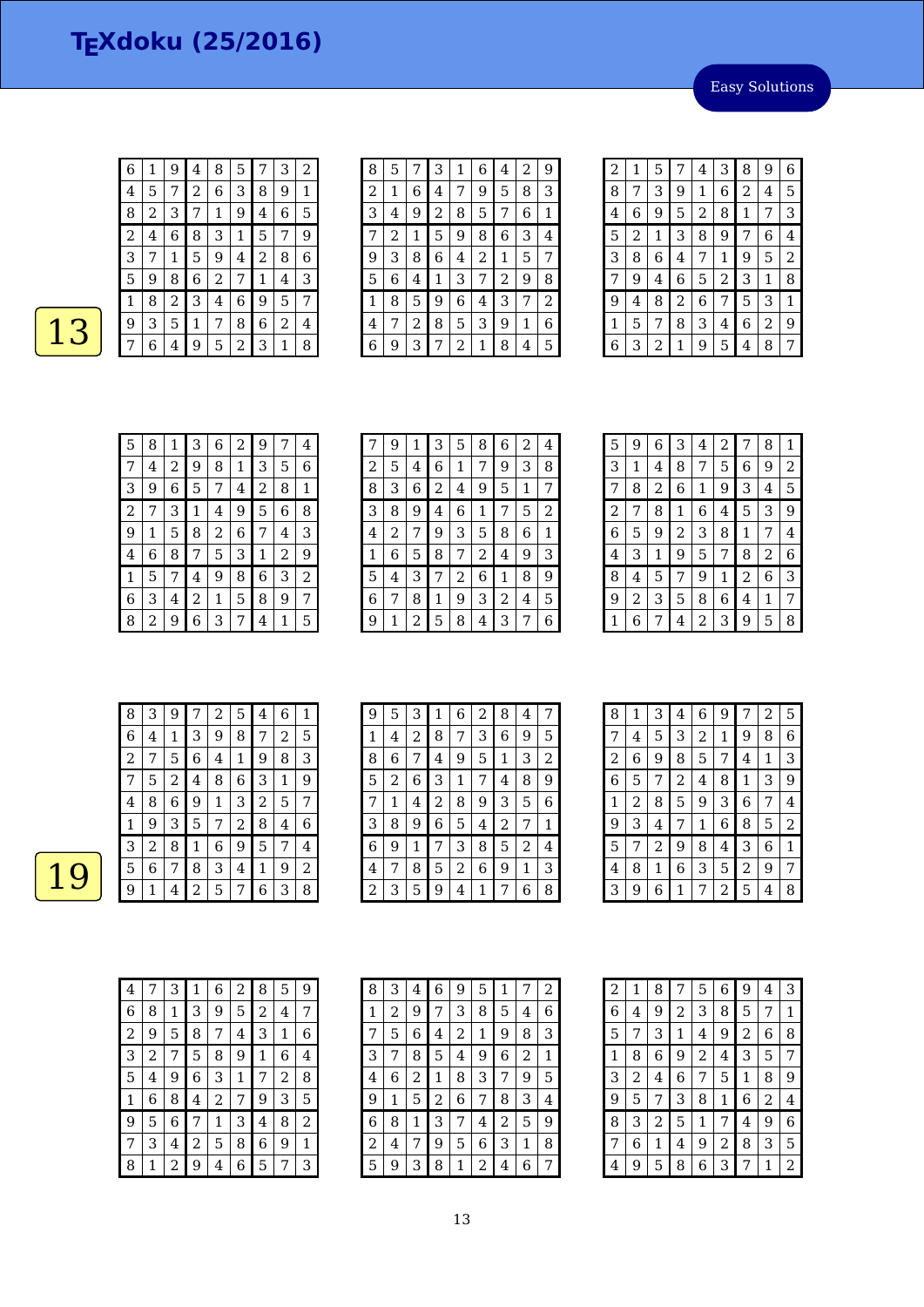Intermediate Solutions

| $\overline{3}$ |
|----------------|
| 7              |
| 8              |
| $\overline{9}$ |
| $\overline{6}$ |
| $\mathbf 1$    |
| $\overline{4}$ |
| $\overline{2}$ |
| 5              |
|                |

| 3              | 6              | 2 | 5              | 1 | 4 | 8              | 7 | 9 |  |
|----------------|----------------|---|----------------|---|---|----------------|---|---|--|
| 7              | 5              | 4 | 9              | 8 | 6 | 1              | 2 | 3 |  |
| 8              | 9              | 1 | 3              | 7 | 2 | 4              | 6 | 5 |  |
| 9              | $\overline{2}$ | 3 | 7              | 4 | 1 | 6              | 5 | 8 |  |
| 6              | 4              | 7 | 8              | 5 | 9 | $\overline{2}$ | 3 | 1 |  |
| 1              | 8              | 5 | 6              | 2 | 3 | 9              | 4 | 7 |  |
| 4              | 7              | 8 | $\overline{2}$ | 9 | 5 | 3              | 1 | 6 |  |
| $\overline{2}$ | 3              | 9 | 1              | 6 | 7 | 5              | 8 | 4 |  |
| 5              | 1              | 6 | 4              | 3 | 8 | 7              | 9 | 2 |  |

| 6 | 9 | 8 |   | 3 | 1 | 4 | 2 | 5 |
|---|---|---|---|---|---|---|---|---|
| 3 | 5 |   | 9 | 4 | 2 | 8 | 1 | 6 |
| 4 | 2 | 1 | 8 | 5 | 6 | 7 | 3 | 9 |
| 7 | 8 | 2 | 5 | 9 | 4 | 3 | 6 | 1 |
| 1 | 3 | 5 | 2 | 6 | 7 | 9 | 4 | 8 |
| 9 | 6 | 4 | 3 | 1 | 8 | 2 | 5 | 7 |
| 5 | 4 | 9 | 6 | 8 | 3 | 1 | 7 | 2 |
| 8 | 7 | 3 | 1 | 2 | 5 | 6 | 9 | 4 |
| 2 | 1 | 6 | 4 | 7 | 9 | 5 | 8 | 3 |

| 9            | 8 | 4 | 6 | 3 | 1 | 2 | 5 | 7                |
|--------------|---|---|---|---|---|---|---|------------------|
| $\mathbf{1}$ | 7 | 3 | 2 | 5 | 8 | 6 | 4 | 9                |
| 6            | 2 | 5 | 4 | 7 | 9 | 1 | 3 | 8                |
| 3            | 1 | 9 | 8 | 6 | 4 | 5 | 7 | $\boldsymbol{2}$ |
| 7            | 5 | 2 | 9 | 1 | 3 | 8 | 6 | 4                |
| 8            | 4 | 6 | 7 | 2 | 5 | 3 | 9 | 1                |
| 4            | 9 | 1 | 3 | 8 | 6 | 7 | 2 | 5                |
| 5            | 6 | 7 | 1 | 9 | 2 | 4 | 8 | 3                |
| 2            | 3 | 8 | 5 | 4 | 7 | 9 | 1 | 6                |

| 3 | 9 | 7 | 8 | 5 | 6 | 1 | 4 | 2 |
|---|---|---|---|---|---|---|---|---|
| 4 | 2 | 8 | 1 | 9 | 7 | 3 | 5 | 6 |
| 1 | 6 | 5 | 3 | 2 | 4 | 7 | 9 | 8 |
| 8 | 7 | 9 | 2 | 4 | 1 | 6 | 3 | 5 |
| 6 | 4 | 1 | 5 | 7 | 3 | 8 | 2 | 9 |
| 2 | 5 | 3 | 6 | 8 | 9 | 4 | 7 | 1 |
| 9 | 1 | 6 | 7 | 3 | 2 | 5 | 8 | 4 |
| 7 | 8 | 2 | 4 | 1 | 5 | 9 | 6 | 3 |
| 5 | 3 | 4 | 9 | 6 | 8 | 2 | 1 | 7 |

| 6 | 7 | 2 | 3 | 5 | 4 | 8 | 1 | 9 |
|---|---|---|---|---|---|---|---|---|
| 3 | 9 | 1 | 2 | 8 | 6 | 7 | 5 | 4 |
| 8 | 4 | 5 | 9 | 7 | 1 | 3 | 2 | 6 |
| 2 | 8 | 6 | 1 | 4 | 5 | 9 | 3 | 7 |
| 4 | 5 | 3 | 7 | 9 | 8 | 1 | 6 | 2 |
| 9 | 1 | 7 | 6 | 2 | 3 | 5 | 4 | 8 |
| 5 | 6 | 4 | 8 | 3 | 7 | 2 | 9 | 1 |
| 1 | 2 | 8 | 5 | 6 | 9 | 4 | 7 | 3 |
| 7 | 3 | 9 | 4 | 1 | 2 | 6 | 8 | 5 |

| 6              | 8 | 5 | З |   | 1 | 2 | 9 | 4 |
|----------------|---|---|---|---|---|---|---|---|
| 3              | 2 | 7 | 9 | 4 | 8 | 5 | 1 | 6 |
| 1              | 9 | 4 | 5 | 2 | 6 | 8 | З | 7 |
| $\overline{2}$ | 4 | 9 | 1 | 8 | 7 | 3 | 6 | 5 |
| 5              | 6 | З | 4 | 9 | 2 | 1 | 7 | 8 |
| 8              | 7 | 1 | 6 | 3 | 5 | 9 | 4 | 2 |
| 9              | З | 2 | 7 | 5 | 4 | 6 | 8 | 1 |
| 7              | 5 | 6 | 8 | 1 | 3 | 4 | 2 | 9 |
| 4              | 1 | 8 | 2 | 6 | 9 |   | 5 | З |

| 3 | 8 | 2 | 5 | 9 |   | 6 | 4              | 1 |
|---|---|---|---|---|---|---|----------------|---|
| 1 | 4 | 5 | 3 | 8 | 6 | 2 | 9              | 7 |
| 6 | 7 | 9 | 4 | 2 | 1 | 5 | 8              | 3 |
|   | 1 | 3 | 6 | 4 | 2 | 8 | 5              | 9 |
| 9 | 6 | 4 | 8 | 1 | 5 | 7 | 3              | 2 |
| 2 | 5 | 8 | 9 | 7 | 3 | 4 | 1              | 6 |
| 5 | 3 | 7 | 1 | 6 | 8 | 9 | $\overline{2}$ | 4 |
| 8 | 9 | 6 | 2 | 3 | 4 | 1 | 7              | 5 |
| 4 | 2 | 1 |   | 5 | 9 | З | 6              | 8 |

| 6 | 1 | 4 | 5            | 2 |   | 3 | 8 | 9 |
|---|---|---|--------------|---|---|---|---|---|
| 8 | 3 | 2 | 9            | 1 | 6 | 7 | 4 | 5 |
| 9 | 5 | 7 | 8            | 4 | З | 6 | 2 | 1 |
| 1 | 8 | 3 | 4            | 7 | 2 | 9 | 5 | 6 |
| 7 | 4 | 6 | 3            | 5 | 9 | 2 | 1 | 8 |
| 5 | 2 | 9 | $\mathbf{1}$ | 6 | 8 | 4 | 7 | 3 |
| 4 | 6 | 8 | 7            | 3 | 1 | 5 | 9 | 2 |
| 3 | 7 | 1 | 2            | 9 | 5 | 8 | 6 | 4 |
| 2 | 9 | 5 | 6            | 8 | 4 | 1 | 3 | 7 |

| 2                       | 4 | 9              | 7 | 3 | 6              | 8              | 1 | 5 |
|-------------------------|---|----------------|---|---|----------------|----------------|---|---|
| 6                       | 1 | 8              | 9 | 5 | $\overline{c}$ | 3              | 7 | 4 |
| 5                       | 3 | 7              | 4 | 8 | $\mathbf{1}$   | 9              | 6 | 2 |
| $\overline{\mathbf{4}}$ | 9 | 1              | 2 | 6 | 7              | 5              | 8 | 3 |
| 7                       | 8 | 5              | 1 | 9 | 3              | 4              | 2 | 6 |
| 3                       | 2 | 6              | 8 | 4 | 5              | $\mathbf{1}$   | 9 | 7 |
| 1                       | 5 | 3              | 6 | 7 | 8              | $\overline{2}$ | 4 | 9 |
| 8                       | 6 | 4              | 5 | 2 | 9              | 7              | 3 | 1 |
| 9                       | 7 | $\overline{c}$ | 3 | 1 | 4              | 6              | 5 | 8 |

|   | 4 | 3 | 6 | 5 | 2 | 1 | 8 | 9 |
|---|---|---|---|---|---|---|---|---|
| 1 | 6 | 2 | 8 | 9 | 3 | 7 | 4 | 5 |
| 8 | 9 | 5 | 7 | 1 | 4 | З | 2 | 6 |
| 6 | 8 | 4 | 3 | 2 | 1 | 5 | 9 | 7 |
| 9 | 2 | 7 | 5 | 6 | 8 | 4 | 3 | 1 |
| 5 | 3 | 1 | 4 | 7 | 9 | 8 | 6 | 2 |
| 2 | 1 | 8 | 9 | 4 | 5 | 6 | 7 | 3 |
| 3 | 7 | 9 | 1 | 8 | 6 | 2 | 5 | 4 |
| 4 | 5 | 6 | 2 | 3 |   | 9 | 1 | 8 |

| 3 | 6 | 2 | 8 | 7 | 5 | 4 | 9 | 1 |
|---|---|---|---|---|---|---|---|---|
| 1 | 5 | 8 | 4 | 2 | 9 | 6 | 3 | 7 |
| 4 |   | 9 | 1 | 3 | 6 | 5 | 2 | 8 |
| 5 | 8 | 1 | 9 | 6 | 7 | 2 | 4 | 3 |
| 7 | 2 | 6 | З | 8 | 4 | 1 | 5 | 9 |
| 9 | 3 | 4 | 5 | 1 | 2 | 8 | 7 | 6 |
| 8 | 1 | 5 | 7 | 4 | 3 | 9 | 6 | 2 |
| 6 | 9 | 3 | 2 | 5 | 1 | 7 | 8 | 4 |
| 2 | 4 | 7 | 6 | 9 | 8 | 3 | 1 | 5 |

| 7 | 1 | 9 | З | 6 | 5              | $\overline{c}$ | 8              | 4              |
|---|---|---|---|---|----------------|----------------|----------------|----------------|
| 6 | 4 | 5 | 2 | 8 | 9              | 1              | 3              | 7              |
| 3 | 2 | 8 | 4 | 1 | 7              | 9              | 5              | 6              |
| 4 | 3 | 6 | 9 | 5 | 1              | 7              | $\overline{c}$ | 8              |
| 9 | 8 | 1 | 7 | 2 | 3              | 4              | 6              | 5              |
| 5 | 7 | 2 | 6 | 4 | 8              | 3              | 9              | 1              |
| 8 | 5 | 7 | 1 | 3 | $\overline{c}$ | 6              | 4              | 9              |
| 1 | 6 | З | 8 | 9 | 4              | 5              | 7              | $\overline{c}$ |
| 2 | 9 | 4 | 5 | 7 | 6              | 8              | 1              | З              |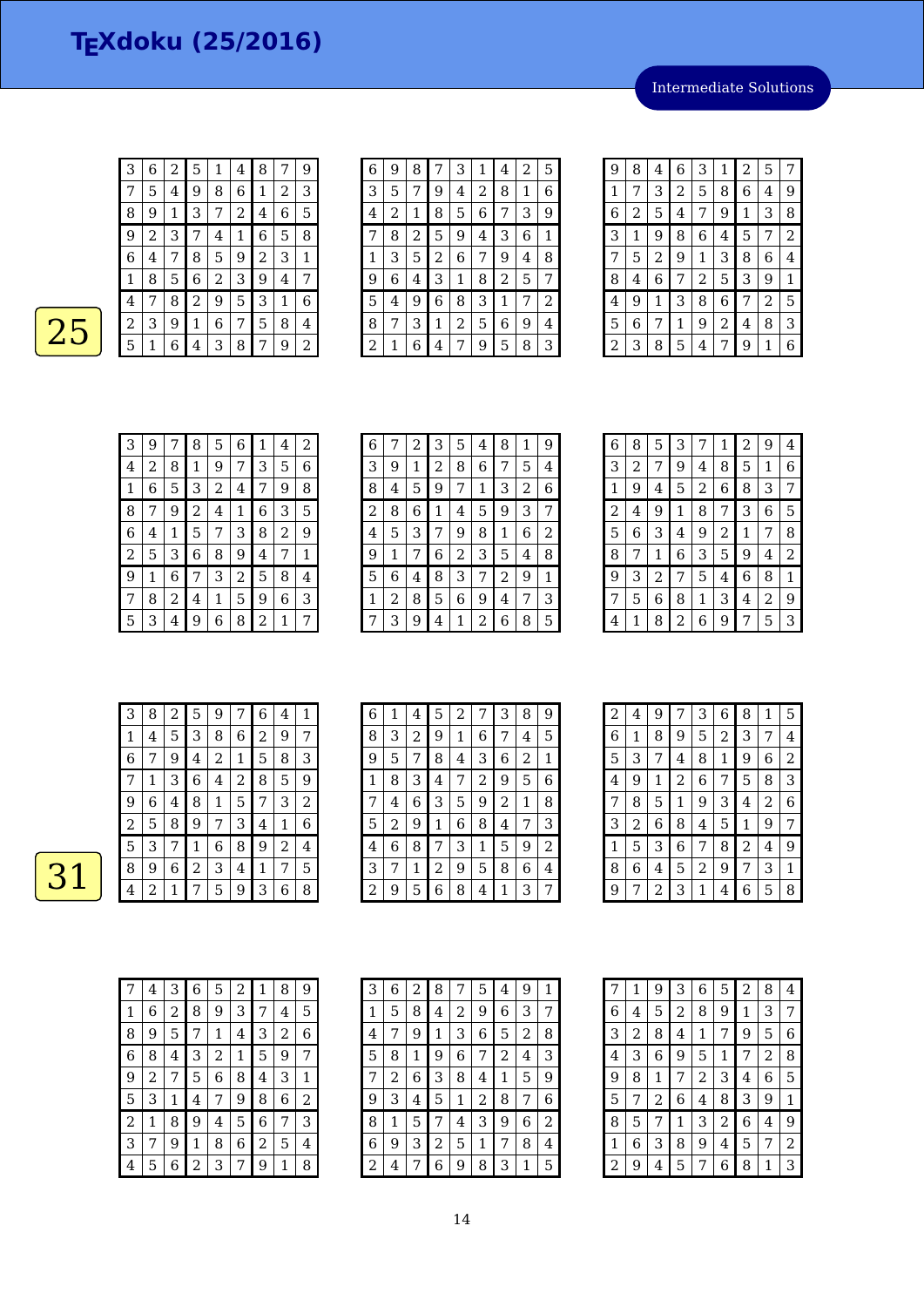1 4 6 5 3 9 8 2 7<br>5 2 7 4 6 8 9 1 3 2 7 4 6 8 9 1 3

Intermediate Solutions

| 8 | З | 9 | 1 |   | 2 | 4 | 5 | 6              |
|---|---|---|---|---|---|---|---|----------------|
| 2 | 9 |   | 6 | 8 | 5 |   | З | $\overline{4}$ |
| 3 | 6 | 5 |   | 9 | 4 | 2 | 8 | 1              |
|   | 8 | 4 | 2 | 1 | 3 | 5 | 6 | 9              |
| 9 | 5 | 2 | 3 | 4 | 6 |   |   | 8              |
| 6 |   | 8 | 9 | 5 | 1 | З | 4 | $\overline{2}$ |
|   |   | З | 8 | 2 |   | 6 | 9 | 5              |

| $\overline{c}$ | 7              | 3              | 1              | 8              | 9              | 6              | 4 | 5 |
|----------------|----------------|----------------|----------------|----------------|----------------|----------------|---|---|
| 4              | 6              | 8              | $\overline{2}$ | 5              | 3              | 1              | 9 | 7 |
| 9              | 5              | 1              | 4              | 7              | 6              | 3              | 8 | 2 |
| 6              | 4              | 7              | 5              | 1              | $\overline{c}$ | 9              | 3 | 8 |
| 3              | 1              | 9              | 7              | 6              | 8              | 5              | 2 | 4 |
| 8              | $\overline{c}$ | 5              | 3              | 9              | 4              | 7              | 6 | 1 |
| 1              | 3              | $\overline{2}$ | 6              | 4              | 7              | 8              | 5 | 9 |
| 7              | 9              | 6              | 8              | $\overline{2}$ | 5              | 4              | 1 | 3 |
| 5              | 8              | 4              | 9              | 3              | 1              | $\overline{2}$ | 7 | 6 |
|                |                |                |                |                |                |                |   |   |

| 3 | 4 | 9 | 7 | 6 | 8 | 5            | 2 | 1 |
|---|---|---|---|---|---|--------------|---|---|
| 5 | 7 | 8 | 2 | 9 | 1 | 3            | 4 | 6 |
| 2 | 1 | 6 | 5 | 3 | 4 | 8            | 9 | 7 |
| 6 | 3 | 7 | 9 | 4 | 5 | $\mathbf{1}$ | 8 | 2 |
| 1 | 2 | 4 | 6 | 8 | 7 | 9            | 5 | 3 |
| 9 | 8 | 5 | 3 | 1 | 2 | 6            | 7 | 4 |
| 4 | 6 | 2 | 1 | 5 | 9 | 7            | 3 | 8 |
| 7 | 9 | 1 | 8 | 2 | 3 | 4            | 6 | 5 |
| 8 | 5 | 3 | 4 | 7 | 6 | 2            | 1 | g |

| 9 | 4 | 5 | З | 1 | 6 | $\overline{2}$ | 8 |   |
|---|---|---|---|---|---|----------------|---|---|
| 1 | 8 | 3 | 2 | 7 | 9 | 5              | 6 | 4 |
| 6 | 2 |   | 8 | 5 | 4 | 3              | 1 | 9 |
| 4 | 5 | 8 | 1 | 3 | 2 | 7              | 9 | 6 |
| 3 | 1 | 9 | 7 | 6 | 5 | 4              | 2 | 8 |
| 7 | 6 | 2 | 9 | 4 | 8 | 1              | 5 | 3 |
| 5 | 7 | 1 | 6 | 9 | 3 | 8              | 4 | 2 |
| 2 | 9 | 4 | 5 | 8 | 7 | 6              | 3 | 1 |
| 8 | 3 | 6 | 4 | 2 | 1 | 9              | 7 | 5 |

| 9 | 2 | 1 | 8 | 6 | 7 | 5 | 3 | $\overline{4}$ |
|---|---|---|---|---|---|---|---|----------------|
| 7 | 3 | 8 | 4 | 5 | 1 | 2 | 9 | 6              |
| 5 | 6 | 4 | 9 | 3 | 2 | 7 | 1 | 8              |
| 6 | 1 | 9 |   | 2 | 5 | 4 | 8 | 3              |
| 4 | 8 | 2 | 3 | 1 | 9 | 6 | 5 | 7              |
| 3 | 5 |   | 6 | 4 | 8 | 1 | 2 | 9              |
| 2 | 9 | 6 | 1 | 7 | 3 | 8 | 4 | 5              |
| 1 | 7 | З | 5 | 8 | 4 | 9 | 6 | 2              |
| 8 | 4 | 5 | 2 | 9 | 6 | 3 | 7 | 1              |

| 4 | 8 | 6              | 9            | 5 |   | 3           | 1 | 2 |
|---|---|----------------|--------------|---|---|-------------|---|---|
| 1 | 9 | 5              | 3            | 6 | 2 | 8           | 7 | 4 |
| 3 | 7 | $\overline{c}$ | $\mathbf{1}$ | 4 | 8 | 5           | 6 | 9 |
| 9 | 4 | 8              | 7            | 2 | 3 | $\mathbf 1$ | 5 | 6 |
| 2 | 5 | 7              | 6            | 9 | 1 | 4           | 8 | 3 |
| 6 | 1 | 3              | 4            | 8 | 5 | 2           | 9 | 7 |
| 7 | 3 | 4              | 5            | 1 | 9 | 6           | 2 | 8 |
| 8 | 6 | 1              | 2            | 7 | 4 | 9           | 3 | 5 |
| 5 | 2 | 9              | 8            | З | 6 |             | 4 | 1 |

| 2 |   | 9 | 4 | З | 8 |                | 5 | 6 |
|---|---|---|---|---|---|----------------|---|---|
| 6 | 3 | 4 | 1 | 5 | 9 | 7              | 8 | 2 |
| 5 | 8 | 1 | 6 | 7 | 2 | 4              | 9 | 3 |
| 1 | 2 |   | З | 8 | 6 | 9              | 4 | 5 |
| 4 | 6 | 3 | 5 | 9 | 1 | 8              | 2 | 7 |
| 8 | 9 | 5 | 7 | 2 | 4 | 6              | 3 | 1 |
| 7 | 4 | 2 | 8 | 1 | З | 5              | 6 | 9 |
| 3 | 5 | 8 | 9 | 6 | 7 | $\overline{2}$ | 1 | 4 |
| g | 1 | 6 | 2 | 4 | 5 | 3              | 7 | 8 |

| 8 | 5 | 2 | 1 | 4              |   | 9 | 3     | 6 |
|---|---|---|---|----------------|---|---|-------|---|
| 1 | 4 | 7 | 3 | 9              | 6 | 2 | 5     | 8 |
| 9 | 6 | З | 5 | $\overline{c}$ | 8 | 1 | 7     | 4 |
| 5 | 7 | 4 | 6 | 1              | 9 | 8 | 2     | 3 |
| 6 | 1 | 8 | 2 | 3              | 5 | 7 | 4     | 9 |
| 2 | 3 | 9 | 8 | 7              | 4 | 6 | $1\,$ | 5 |
| 3 | 9 | 5 | 7 | 8              | 1 | 4 | 6     | 2 |
| 4 | 2 | 1 | 9 | 6              | 3 | 5 | 8     | 7 |
|   | 8 | 6 | 4 | 5              | 2 | 3 | 9     | 1 |

| 9 | 6 | 4 | 2 | 7 | 8 | 3 | 1 | 5 |
|---|---|---|---|---|---|---|---|---|
| 8 | 7 | 2 | 1 | З | 5 | 6 | 9 | 4 |
| 1 | З | 5 | 4 | 9 | 6 | 8 | 2 | 7 |
| 2 | 5 | 9 | 7 | 6 | 3 | 4 | 8 | 1 |
| 6 | 8 | 3 | 9 | 1 | 4 | 7 | 5 | 2 |
| 7 | 4 | 1 | 5 | 8 | 2 | 9 | 6 | 3 |
| 4 | 9 | 6 | 3 | 5 | 1 | 2 | 7 | 8 |
| 3 | 1 | 8 | 6 | 2 | 7 | 5 | 4 | 9 |
| 5 | 2 | 7 | 8 | 4 | 9 | 1 | 3 | 6 |

| 4              | 1 | 3 | $\overline{a}$ | 9              | 5 | 7 | 6 | 8 |
|----------------|---|---|----------------|----------------|---|---|---|---|
| 5              | 6 | 8 | 7              | 3              | 1 | 4 | 9 | 2 |
| 7              | 9 | 2 | 8              | 4              | 6 | 5 | 3 | 1 |
| 1              | 4 | 7 | 6              | 8              | З | 9 | 2 | 5 |
| 3              | 8 | 5 | 9              | 1              | 2 | 6 | 4 | 7 |
| 9              | 2 | 6 | 4              | 5              | 7 | 1 | 8 | 3 |
| 6              | 5 | 4 | 1              | $\overline{2}$ | 8 | 3 | 7 | 9 |
| 8              | 3 | 9 | 5              | 7              | 4 | 2 | 1 | 6 |
| $\overline{c}$ | 7 | 1 | 3              | 6              | 9 | 8 | 5 | 4 |

| 3 | 8 | 5 | 6              | 4 | 2 | 1 | 7 | 9 |
|---|---|---|----------------|---|---|---|---|---|
| 9 | 2 | 4 | З              | 7 | 1 | 6 | 5 | 8 |
| 1 | 6 |   | 8              | 9 | 5 | 3 | 4 | 2 |
| 8 | 4 | 6 | 7              | 5 | 3 | 9 | 2 | 1 |
| 7 | 9 | З | 1              | 2 | 8 | 5 | 6 | 4 |
| 5 | 1 | 2 | 4              | 6 | 9 | 7 | 8 | З |
| 6 | 5 | 8 | 9              | 1 | 4 | 2 | 3 | 7 |
| 2 | 3 | 1 | 5              | 8 | 7 | 4 | 9 | 6 |
| 4 | 7 | 9 | $\overline{c}$ | 3 | 6 | 8 | 1 | 5 |

| $\sqrt{2}$ | 6 | 7 | 5 | 1 | 8              | 9 | 3 | 4 |
|------------|---|---|---|---|----------------|---|---|---|
| 1          | 9 | 8 | 6 | З | 4              | 2 | 7 | 5 |
| 5          | 3 | 4 | 2 | 7 | 9              | 6 | 1 | 8 |
| 3          | 8 | 9 | 7 | 5 | 6              | 4 | 2 | 1 |
| 6          | 5 | 2 | З | 4 | 1              | 7 | 8 | 9 |
| 4          | 7 | 1 | 9 | 8 | $\overline{c}$ | 3 | 5 | 6 |
| g          | 2 | 5 | 8 | 6 | 3              | 1 | 4 | 7 |
| 7          | 1 | З | 4 | 9 | 5              | 8 | 6 | 2 |
| 8          | 4 | 6 | 1 | 2 | 7              | 5 | 9 | З |